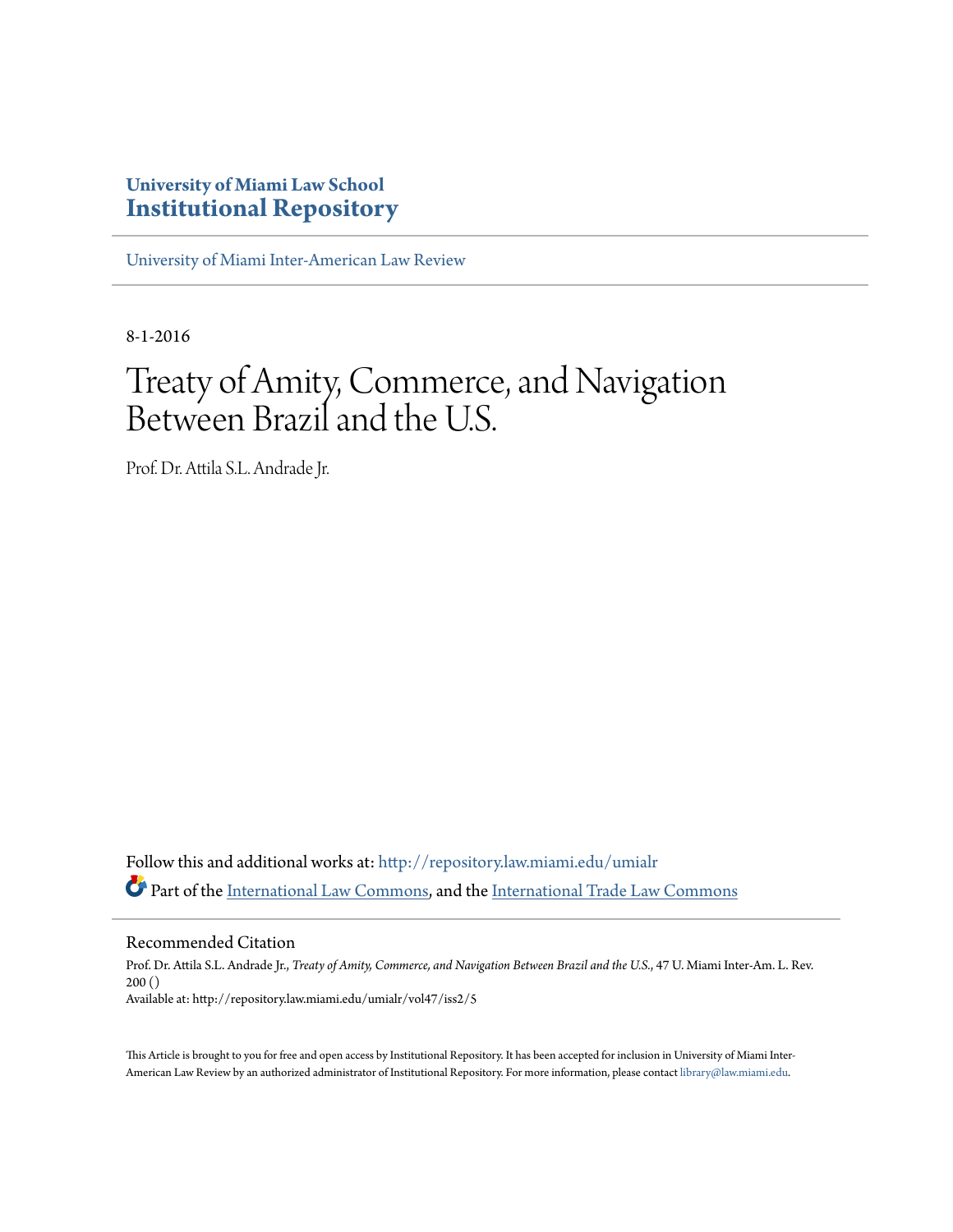## **Treaty of Amity, Commerce, and Navigation Between Brazil and the U.S.**

Prof. Dr. Attila S.L. Andrade Jr.\*

*This Article deals with the analytical history of the Treaty of Amity, Commerce and Navigation between the U.S. and Brazil. In the first part of the Article, the author analyzed all the provisions of the Treaty entered into between the two countries on December 12, 1828. The second part examined the historical causes for the early termination of the Treaty, 13 years after its execution. It suggests and evidences that the historical cause lies in a political factor, that is, the conflicts between a Republican form of government and the Brazilian Imperial political system. The third and final part of the Article deals with the economic history of investments and business between the two countries. It finalizes to suggest the economic losses to both countries in the absence of a new Treaty in force. It also makes an exhortation to both countries to enter into a new Treaty of Amity, Commerce and Navigation.* 

| II. SPECULATIONS ON WHAT MAY HAVE HAPPENED TO THE      |  |
|--------------------------------------------------------|--|
|                                                        |  |
| <b>III. CONSEQUENCES OF THE ABSENCE OF A TREATY ON</b> |  |
| FRIENDSHIP, TRADE AND NAVIGATION BETWEEN BRAZIL        |  |
|                                                        |  |
|                                                        |  |

Dr. Andrade has a Master of Laws (LLM 1972) and a Juristic Science Doctor (JSD 1977) from the Yale Law School. He also has a LLB from the Federal University of Rio de Janeiro (1969) and is a Fulbright Scholar (1971). He has written twenty published books in Brazil and abroad. He is a former Visiting Professor at the University of Miami School of Law and the University of Florida Levin College of Law.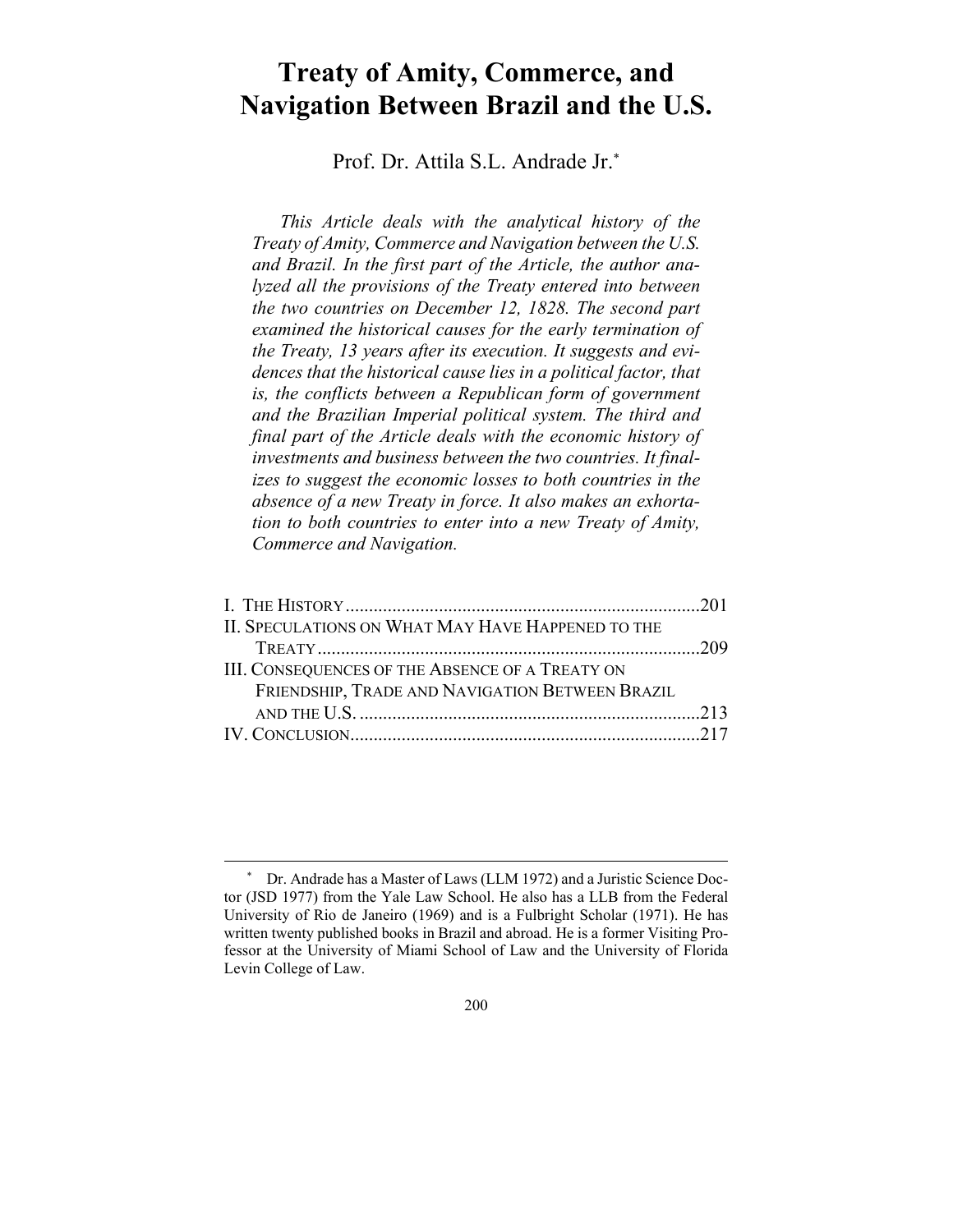One of the most intriguing facts in the history of international law is the existence (or the non-existence) of the Treaty of Amity, Commerce and Navigation between Brazil and the United States.<sup>1</sup> It is hard to believe that the most powerful economies in the Americas (the first and the eighth largest economies on earth) do not seem to possess a treaty to govern their relationship on trade and navigation.2 The main purpose of this article is to analyze the history of this treaty between the two countries. It will also speculate on what has happened to this treaty and the consequences of it going into oblivion.

#### I. THE HISTORY

The U.S. and Brazil entered into a treaty on Amity, Commerce, and Navigation on December 12,  $1828.<sup>3</sup>$  It was one of the very first treaties that the two young nations entered into. This treaty involved the Republic of the United States of America and the Empire of Brazil; it was actually signed by "His Majesty the Emperor of Brazil" Pedro (Peter) the Second.<sup>4</sup>

Article 1 declared the firm and stable bonds of friendship between the two countries and their respective citizens.<sup>5</sup> It was more a declaration of intents and a philosophical brooding than an actual rule of law.

<sup>&</sup>lt;sup>1</sup> For a list of treaties and other international agreements between the U.S. and Brazil, *see* U.S. DEP'T OF STATE, TREATIES IN FORCE, 29 (2010), *available at*  https://books.google.com/books?id=KDOb9eh2ldUC&pg=PA29&lpg=PA29&d q=%228+Stat.+390%22&source=bl&ots=GNCdg\_Ae7m&sig=GpfebvperjjE6o4DBD-

mmKGHaCs&hl=en&sa=X&ved=0ahUKEwi31KDj\_bvMAh-

WCKx4KHRyQAsUQ6AEIJzAD#v=onep-

 $age&q=$ %228%20Stat.%20390%22&f=false.<br>
<sup>2</sup> Id: World's Largest E

*Economies*, CNN MONEY, http://money.cnn.com/news/economy/world\_economies\_gdp/ (last visited May  $1, 2016$ .

<sup>&</sup>lt;sup>3</sup> Treaty of Amity, Commerce, and Navigation, U.S.-Braz., Dec. 12, 1828, 8 Stat. 390, *available at* http://avalon.law.yale.edu/19th\_century/brazil01.asp [hereinafter Treaty of Amity, Commerce, and Navigation].

 $\frac{4}{1}$  *Id.* 

<sup>5</sup>  *Id.* at art. I.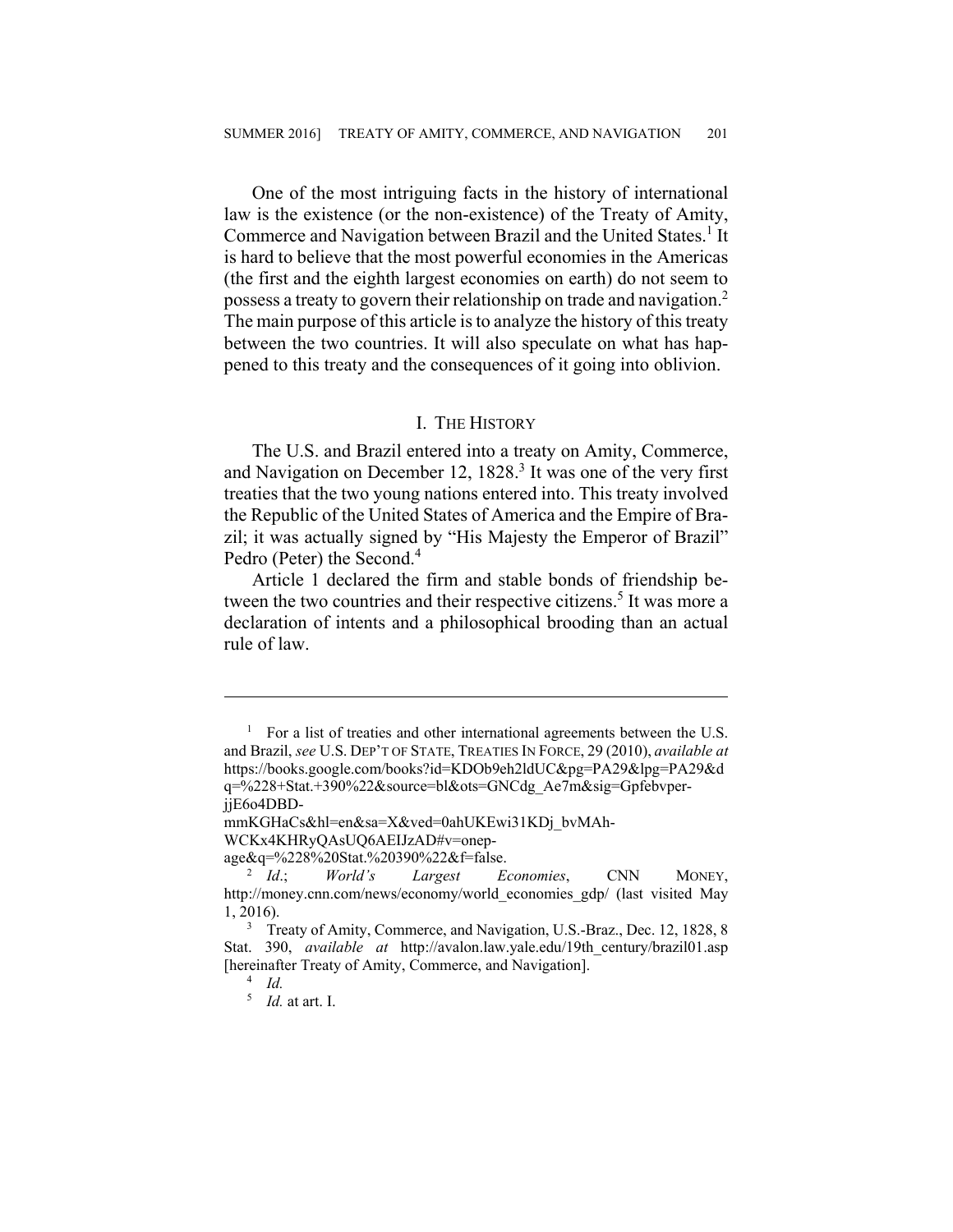Article 2 established a principle of equality whereby neither country would grant concessions on trade and navigation to third parties without warranting the same privileges to each other.<sup>6</sup> The Empire of Brazil at the time made exceptions to existing treaties and understandings with Portugal.<sup>7</sup>

Article 3 gave the citizens of both countries the freedom to undertake trade, business, and residence in either nation.<sup>8</sup> Exception to this rule was made for coastal trading in either country subject to its domestic or local laws.<sup>9</sup> It is interesting to note that had this Treaty remained in force, both Brazilians and Americans would have had preferential rights to permanent residence visa applications in their respective countries. In the U.S. for instance, this right would have been warranted within the category of the E-1 Trade Treaty Visas application requirements.<sup>10</sup>

Article 4 regulated freedom of navigation in the sense that the vessels of foreign countries, as well as U.S. and Brazilian vessels, were free to carry merchandise, produce and manufactured items of either country; they also were free to export into each other's territories irrespective of any special levies, duties, or tonnage of the cargo or its nature.<sup>11</sup> This rule would also be applied to exportation and re-exportation from one country to the other.<sup>12</sup> The end of the article explained what it meant for a vessel to be "Brazilian."13 Accordingly, for the vessel to be "Brazilian," it would have sufficed that the owner or the captain of the ship be Brazilian and the papers be legally in order.<sup>14</sup> It was indeed the first attempt to regulate the

14 *Id.*

 $\overline{\phantom{0}}$  $\frac{6}{1}$  *Id.* at art. II.

 $^7$  *Id.* 

 $\frac{1}{9}$  *Id.* at art. III.

<sup>&</sup>lt;sup>10</sup> Nonimmigrant Treaty Traders and Investors and Immigrant Employment-*Based Alien Entrepreneurs*, *Overview*, U.S. CITIZENSHIP AND IMMIGRATION SERVICES, https://www.uscis.gov/sites/default/files/USCIS/About%20Us/Electronic%20Reading%20Room/Customer%2 0Service%20Reference%20Guide/TradersInvestors.pdf (last visited May 1, 2016).<br><sup>11</sup> Treaty of Amity, Commerce, and Navigation, *supra* note 3, at art. IV.<br><sup>12</sup> *Id* 

<sup>13</sup> *Id.*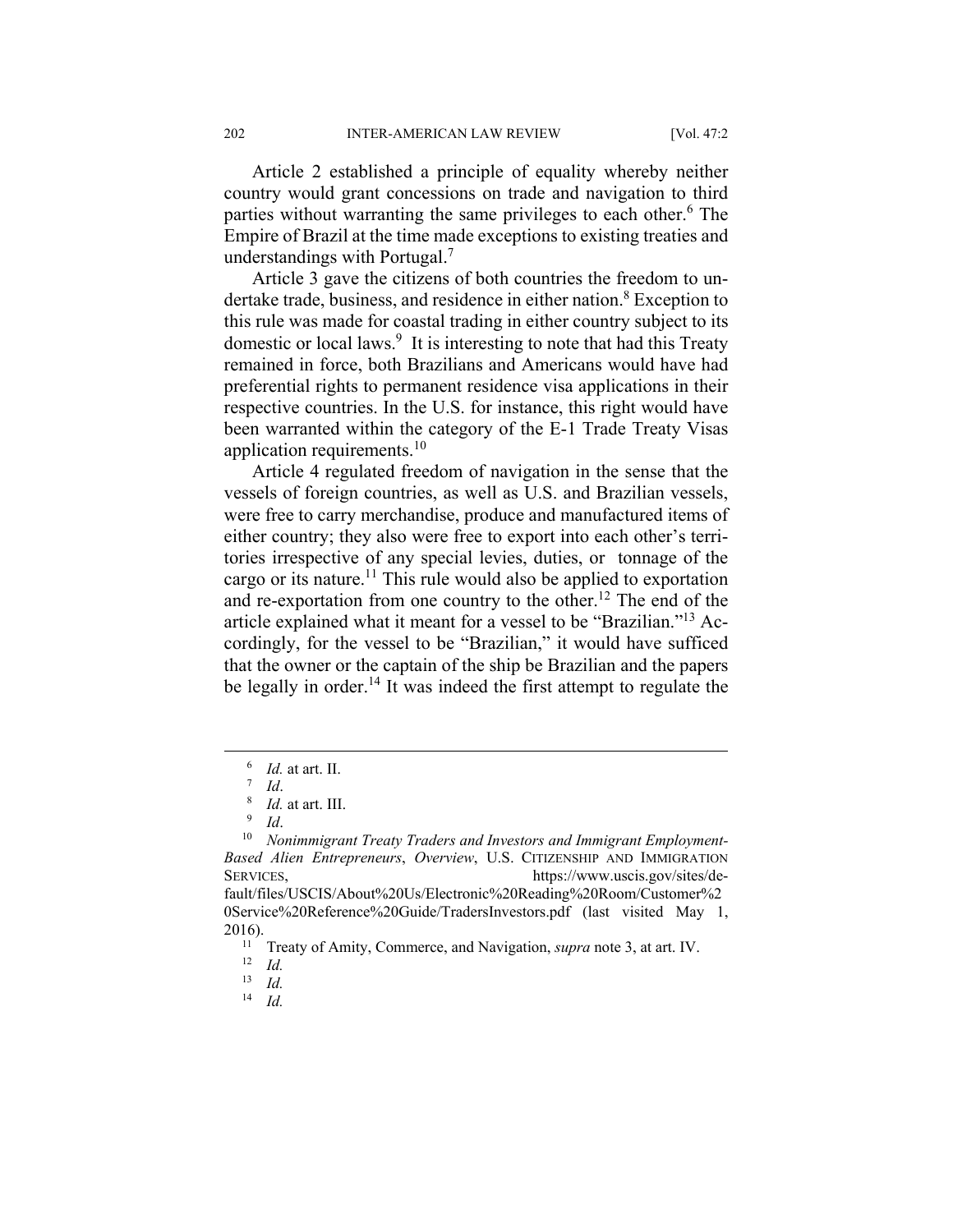freedom of the seas between the two countries and liberate them from the bonds of taxation.

Article 5 provided for a rule of tax equality and non-discrimination on taxation—it established that there should have been no higher taxation on the export of either Brazilian or U.S. products.<sup>15</sup> Moreover, the taxes on the export of Brazilian and American goods could not have been more onerous than the taxes levied on the similar products to third party countries.<sup>16</sup> Likewise there should have been no prohibition of exportation or importation of products into either country, a policy that did not exist for third party countries.<sup>17</sup> In sum, no discrimination of any sort may have existed whether in taxation or in foreign trade.

Article 6 regulated the equality of citizen's rights concerning captains' and merchants' prerogatives in each country's ports concerning the loading and un-loading of cargo and the consignment and sale of their goods.18 Each country's captains and merchants were to be treated in the same way as the country's own citizens or itsmost favored nation's status.19 One may assume that in the case where the domestic law would have treated its own citizenry poorly concerning those activities, the treaty may have afforded a treatment according to the most favored nation.20

Article 7 dealt with a no embargo rule in a case of military expedition or action.21 If the embargo was unavoidable, it required adequate indemnification be paid to the prejudiced party.<sup>22</sup> This seems an old concept dear to both civil and common laws whereby there is "no expropriation without compensation." $^{23}$ 

Article 8 provided for the well being of the captain and the rest of the crew of the vessels, whether merchant or military, in case of

<sup>15</sup> *Id.* at art. V. 16 *Id.*

<sup>17</sup> *Id.*

<sup>18</sup> *Id.* at art. VI. 19 *Id.*

 $\frac{20}{21}$  *Id.* 

<sup>21</sup> *Id.* at art. VII. 22 *Id*. 23 Javier Robalino-Orellana, *International Investment And Administrative Law In Latin America*, 101 AM. SOC'Y INT'L LAW PROCEEDINGS 465, 467 (2007).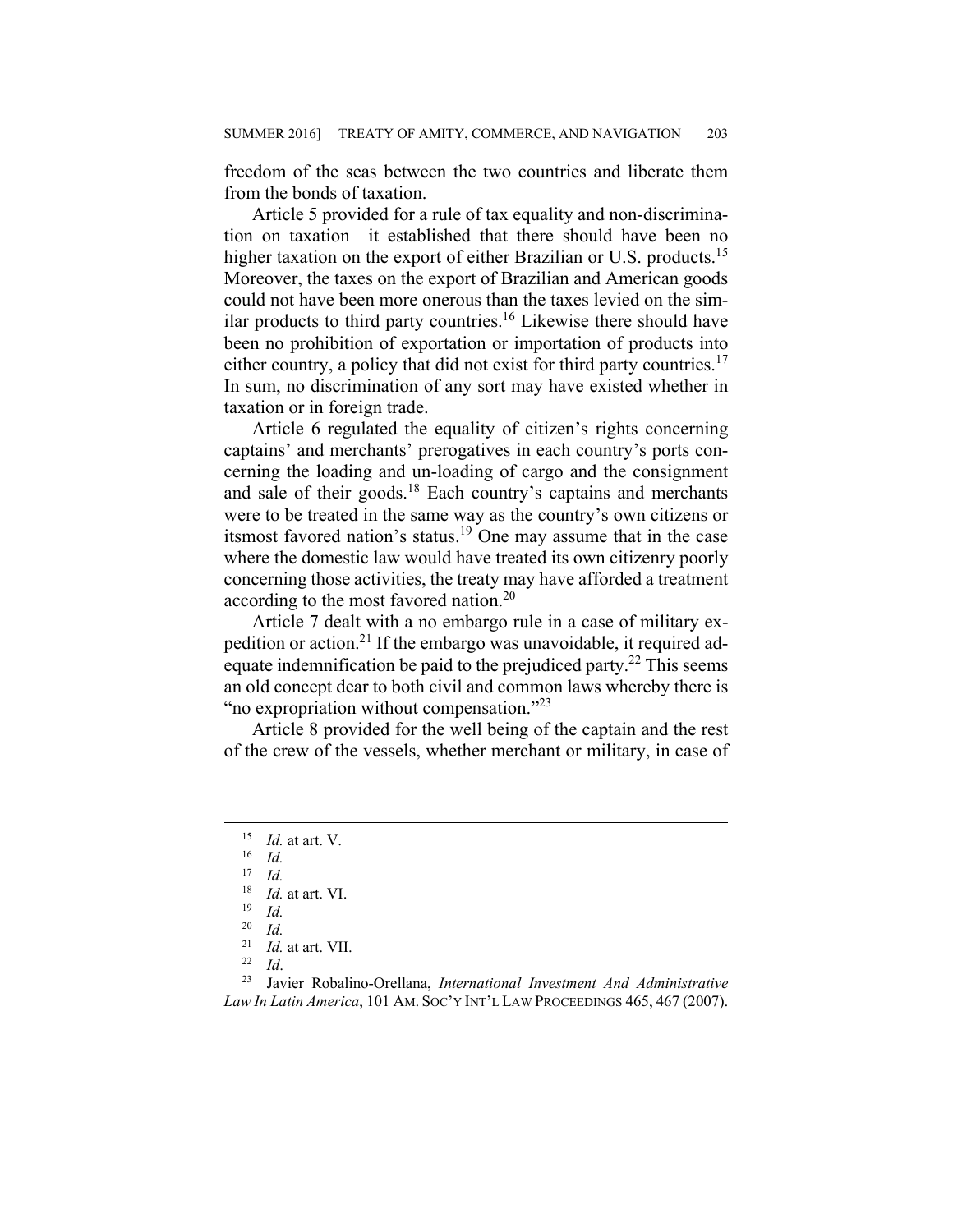wars or any extraordinary event.<sup>24</sup> Accordingly, it would have allowed them to seek refuge or asylum in the rivers, bays, and ports in either country and be treated with respect and humanity.<sup>25</sup>

Article 9 reflected an interesting provision providing that after acts of piracy, the owners of the cargo be able to claim compensation for deprivation of its ownership before the proper tribunal.<sup>26</sup> Imagine the impact that this Article would have had if a similar treaty existed between the U.S. and Cuba in the famous case of Banco Nacional de Cuba vs Sabbatino.<sup>27</sup>

Article 10 ruled on the captain's and crew's right to be assisted in cases where vessels are wrecked.28 It also provided for the captain's right to jettison the cargo if the vessel was in peril of sinking.<sup>29</sup> It is an old principle in maritime law known as "general average."<sup>30</sup>

Article 11 provided rules of civil rights concerning the captain and other members of the crew to dispose of its own assets by sale, donation, will, or testament.<sup>31</sup>

Article 12 contained a similar rule, extending to each country's citizenry the right to the full protection of the laws of each country.32 This article was amply interpreted to include all respective citizens, transients, or people permanently residing in each territory.

Article 13 assured freedom of conscience and of religion to the citizens of each country in its respective jurisdiction.<sup>33</sup> It also provided that in case of death, burial proceedings be observed in accordance with local usage and in appropriate places free from disturbance and molestation.<sup>34</sup>

Article 14 sheltered an intriguing principle that would most likely be rejected during today's world affairs and developments of international law. It provided full liberty for the vessels of either

<sup>&</sup>lt;sup>24</sup> Treaty of Amity, Commerce, and Navigation, *supra* note 3, at art. VIII.<br><sup>25</sup> *Id*. at art. XI

<sup>&</sup>lt;sup>26</sup> *Id.* at art. XI,<br><sup>27</sup> Banco Nacional de Cuba v. Sabbatino, 376 U.S. 398 (1964).

<sup>28</sup> Treaty of Amity, Commerce, and Navigation, *supra* note 3, at art. X. 29 *Id*. 30 *General Average Definition*, DUHAIME.ORG, http://www.duhaime.org/Le-

galDictionary/G/GeneralAverage.aspx (last visited May 1, 2016).<br><sup>31</sup> Treaty of Amity, Commerce, and Navigation, *supra* note 3, at art. XI.<br><sup>32</sup> *Id.* at art. XIII.<br><sup>33</sup> *Id.* at art. XIII.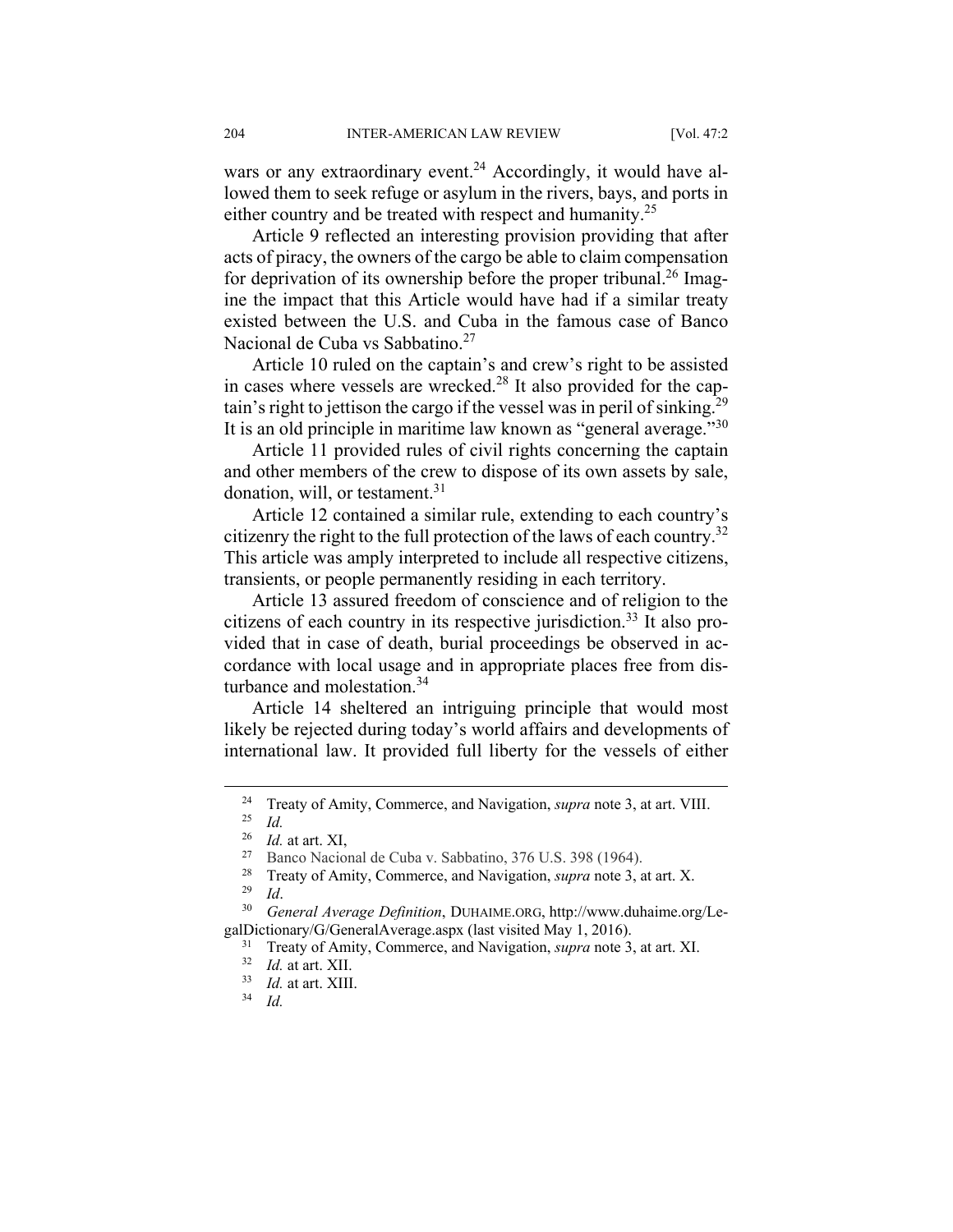contracting party to sail and engage in business with the vessels of the enemy of either country.<sup>35</sup> It seems that, at the time, freedom of the seas and trade prevailed over good common sense during wartime. Imagine a situation in which a Brazilian vessel was not a party to or ally of either the U.S. or Spain during the Spanish-American War. The Brazilian vessel could have engaged in business with a Spanish flag vessel in any nearby territory of the U.S. Or even worse, imagine a Brazilian vessel (before Brazil entered WWII on the side of the Allies) doing business in a Brazilian port for German U-boats to later torpedo American and British ships. It is a principle of law which would not be approved in modern days given the morality of "friendly nations" during times of war. The neutrality concept of a friendly nation would have been imposed and would have superseded any other economic consideration, which would otherwise support the very concept of free trade and freedom of the seas.

Article 15 embodied a consequential rule of the preceding article. It provided that if the properties of a neutral flagship (being one of the treaty parties thereof) were found in the enemy's vessel, such properties would be deemed enemy properties and therefore be subject to confiscation.36 This would be the case unless the properties had been placed aboard the enemy's ship before the declaration of war between the enemy country and one of the contracting parties.<sup>37</sup>

Article 16 reinforced the rule of Article 14 emphasizing the freedom of trade and the seas except in the following cases of transported goods:

> 1st. Cannons, mortars, howitzers, swivels, blunderbusses, muskets, fuzees, rifles, carbines, pistols, pikes, swords, sabres, lances, spears, halberds and grenades, bombs, powder, matches, balls and all other things belonging to the use of these arms.

> 2d. Bucklers, helmets, breast plates, coats of mail, infantry belts and clothes made up in the form and for a military use.

<sup>35</sup> *Id.* at art. XIV. 36 *Id.* at art. XV. 37 *Id.*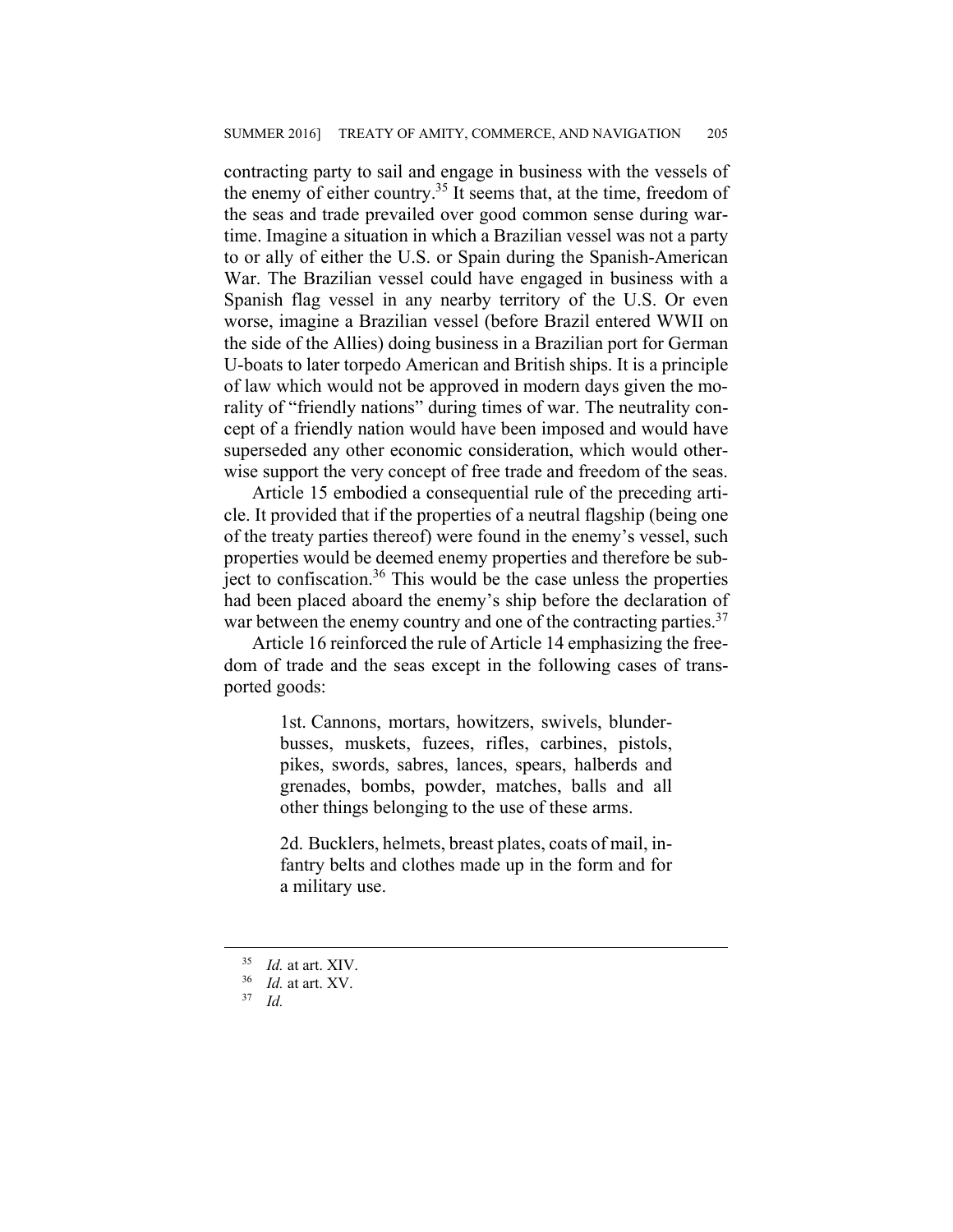3d. Cavalry belts, and horses with their furniture.

4th. And generally all kinds of arms and instruments of iron, steel, brass and copper or of any other.

Of course the list of these items does not make much sense in today's warfare considering that this treaty is from the first quarter of the XIX century.<sup>38</sup>

Article 17 restated the right to free trade and freedom of the seas except in cases of contraband and the items previously described.<sup>39</sup> It also denied freedom of navigation and trade in ports where an order of blockade existed.<sup>40</sup>

Article 18 established that articles of contraband found on a vessel of either of the contracting parties bound for an enemy port would be subject to detention and confiscation.<sup>41</sup>

Article 19 provided that a vessel that was destined for an enemy port subject to besiege or a blockade may be entitled to turn around without having its cargo detained and confiscated (if its goods were not contraband).42 Imagine if this treaty were in force and a Brazilian ship carrying bags of coffee with all documents in order sailed to Cuba during the 1964 U.S. blockade to the island. Upon notice, the Brazilian vessel would have been entitled to turn away from its original destination. In this case, the U.S. authorities would not have been able to detain and confiscate the cargo as the vessel would not have defied or challenged the blockade. The same rule would apply to today's world.

Article 20 disposed of formalities in the examination of the neutral ship, and it provided that the naval authorities of one country would be entitled to examine documents and paperwork in an orderly fashion.<sup>43</sup> It was recommended that the examining authorities should not require the other vessel's personnel to leave its own ship to evidence its paperwork related to the cargo. The article recommended naval inspectors' courtesy and appropriateness.<sup>44</sup>

- 
- <sup>38</sup> *Id.* at art. XVI. 39 *Id.* at art. XVII. 40 *Id*. 41 *Id.* at art. XVIII. 42 *Id.* at art. XIX. 43 *Id.* at art. XX. 44 *Id*.
	-
	-
	-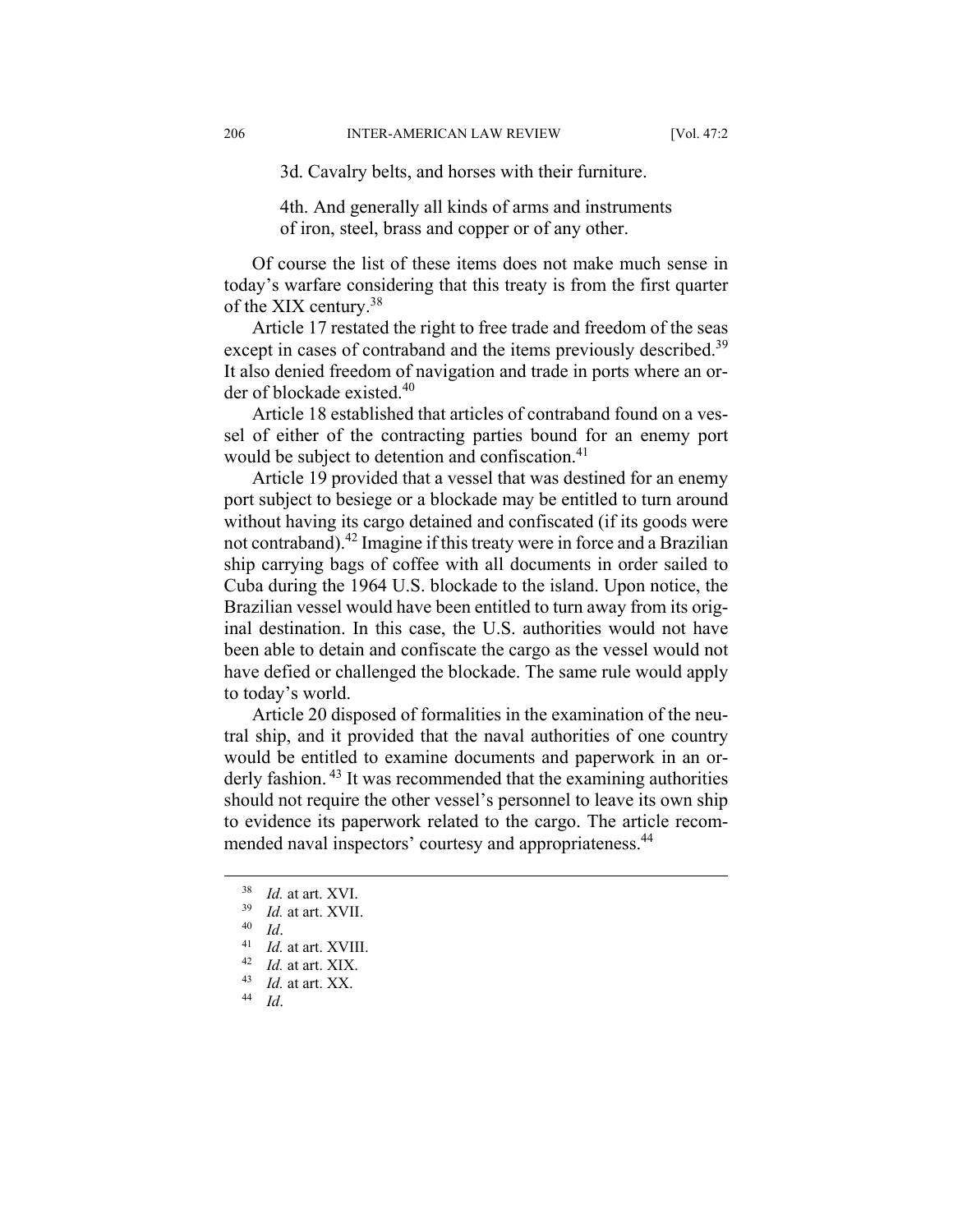Article 21 provided further details to avoid vexation and disorder during the examination process by indicating that crewmembers should carry sea letters and passports and any other documents to identify the personnel and the ship cargo.<sup>45</sup>

Article 22 brought a rule of chivalry from almost two centuries ago that apparently laid dormant in the distant past. It said that if the vessels were in convoy, the word of honor of the convoy commander would suffice and supersede the need for the inspection.<sup>46</sup> What a world these people lived in!

Article 23 provided for procedural rules pursuant to which the competent tribunal would deliver its sentence concerning the vessel, the merchandise, and the crew. $47$  Additionally, it bound the other contracting party concerning the same.<sup>48</sup> The tribunal would extract copies of its award.49

Article 24 provided that as a contracting party at war, no citizen of the other party to the treaty would be required or obligated to accept a commission or a letter of marque in order to resist or cooperate with the enemy of that treaty party at war.<sup>50</sup> Conversely, such a person would be deemed a pirate.

Article 25 contained another rule of chivalry that no longer exists in today's world. It provided that if (and "God forbid," as the treaty phrased) the two contracting parties were at war with each other, citizens of either country would be afforded a free pass for themselves and their property for either six months for those dwelling along the coast or for one year for those residing in the interior of the territory of each country.51 Compared with today's world, one may conclude that the citizens of any country at war would be immediately taken to a concentration camp and their property confiscated as a war effort.

Article 26 said that in the event of war between the two contracting parties, no debt, credit, funds, moneys, commercial papers, or

<sup>45</sup> *Id.* at art. XXI. 46 *Id.* at art. XXII. 47 *Id.* at art. XXIII. 48 *Id*. 49 *Id*. 50 *Id.* at art. XXIV. 51 *Id.* at art. XXV.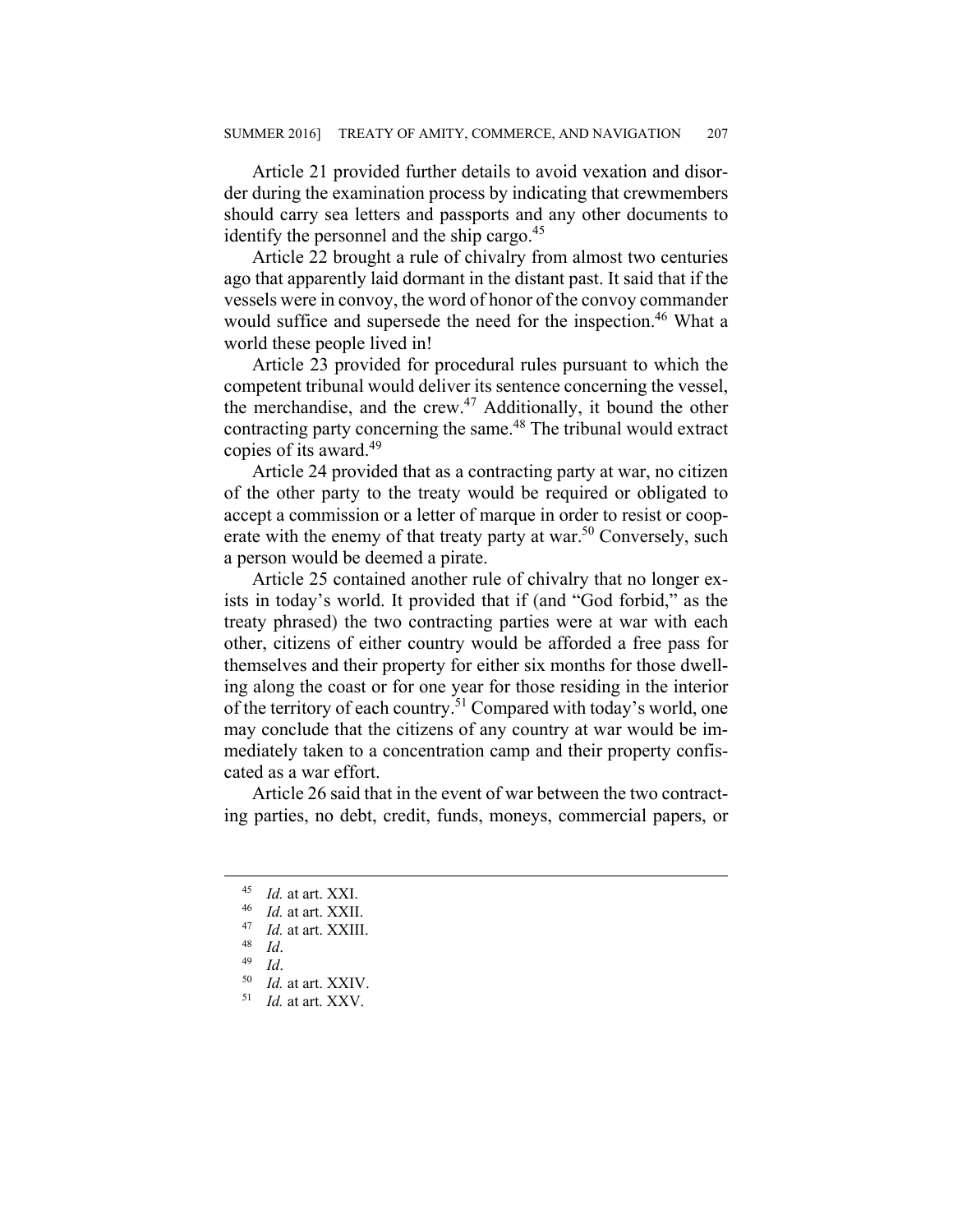riches pertaining to the citizens of either country would be confiscated.<sup>52</sup> What a fascinating world!

Article 27 gave, during times of eventual war, full protection and immunity to the contracting parties' diplomats, envoys, and ministers in order to warrant equality and fairness of public communications $53$ 

Article 28 provided that, in order to give more effectiveness and protection to the rights of the citizens of either country under this treaty, the contracting parties agreed to admit consuls and vice consuls to be appointed to the cities of respective ports open to foreign commerce.54 Such diplomatic agents would enjoy the same rights, privileges, and prerogatives of consuls and vice consuls of the most favored nation.<sup>55</sup>

Article 29 required these appointed consuls and vice consuls to present their patents and formal assignment letters to the authorities of the other country before they entered into their functions.<sup>56</sup>

Article 30 provided for full diplomatic immunity and tax-free status to the parties' respective government agents and authorities.<sup>57</sup> It also guaranteed that their places of residence and belongings would be inviolable and exempted from court orders to the contrary.58

Article 31 established that the consuls would have the power to request to the proper courts the detention and arrest of any deserter aboard the vessel of its own country.<sup>59</sup> The article did not specify the circumstances of the court request for arrest so one may surmise that it would have been during times of war and peace. $60$ 

Article 32 declared that the two countries would endeavor to form consular convention in order to better define the rights and prerogatives of their respective consular and vice consular authorities to act within the framework of this treaty.<sup>61</sup>

- 
- 61 *Id.* at art. XXXII.

<sup>52</sup> *Id.* at art. XXVI.<br>
53 *Id.* at art. XXVIII.<br>
55 *Id.*<br>
56 *Id.* at art. XXIX.<br>
57 *Id.* at art. XXX.<br>
58 *Id.* at art. XXX.

<sup>59</sup> *Id.* at art. XXXI. 60 *Id*.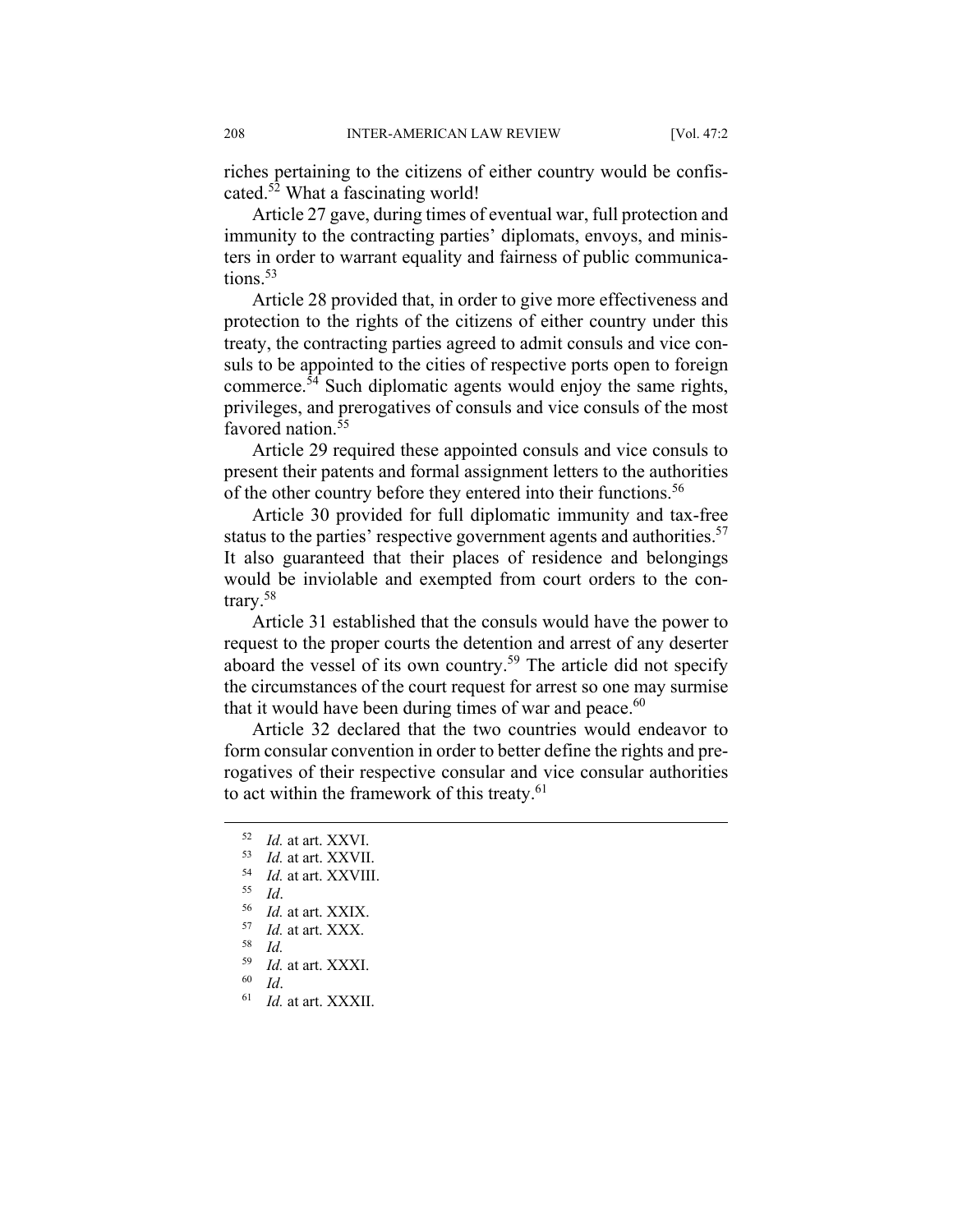Article 33 ended the treaty rules by establishing that the treaty was to be in force for twelve years.<sup>62</sup> After one year, either party thereto would have had the right to terminate the treaty.63 In case of termination, this article provided that the treaty would only have been terminated with reference to the provisions on trade and navigation.<sup>64</sup> Insofar as friendship, Article 33 provided that the treaty provisions would have remained.<sup>65</sup>

On December 12, 1841, by a notice given from the Emperor of Brazil, this treaty was terminated "only for articles relating to commerce and navigation."<sup>66</sup>

#### II. SPECULATIONS ON WHAT MAY HAVE HAPPENED TO THE TREATY

Why did the Emperor of Brazil terminate the treaty with the U.S. just 13 years after entering it into force?

The history of mankind is the history of the pursuit of riches and power—the "two Siamese brothers"—as one cannot live without the other. The history of the nations does not escape this assertion. The treaties themselves are a conciliation of these interests so that the nations could accommodate their goals for wealth and power without strives and wars. The history of the Treaties on Amity, Commerce, and Navigation represents this eternal conflict between and among the nations of the world and their attempts to accommodate their controversial goals without going to war.

In order to understand the history of this treaty and its failure, one must understand the background history of the two young nations back in 1828. Although their history has similarities, it also possesses a great many dissimilarities. Both were young, energetic, large territorial countries with immense riches. Both have had a large presence of immigrants from all over the world and the presence of non-white indigenous populations (Indians) and the unfortunate migration of Africans as slaves. However, the similarities finish there. All the rest has been different. While the U.S. conquered

66 *Id*.

<sup>62</sup> *Id.* at art. XXXIII. 63 *Id.* 

<sup>64</sup> *Id.*

 $\begin{array}{cc} 65 & Id. \\ 66 & Id. \end{array}$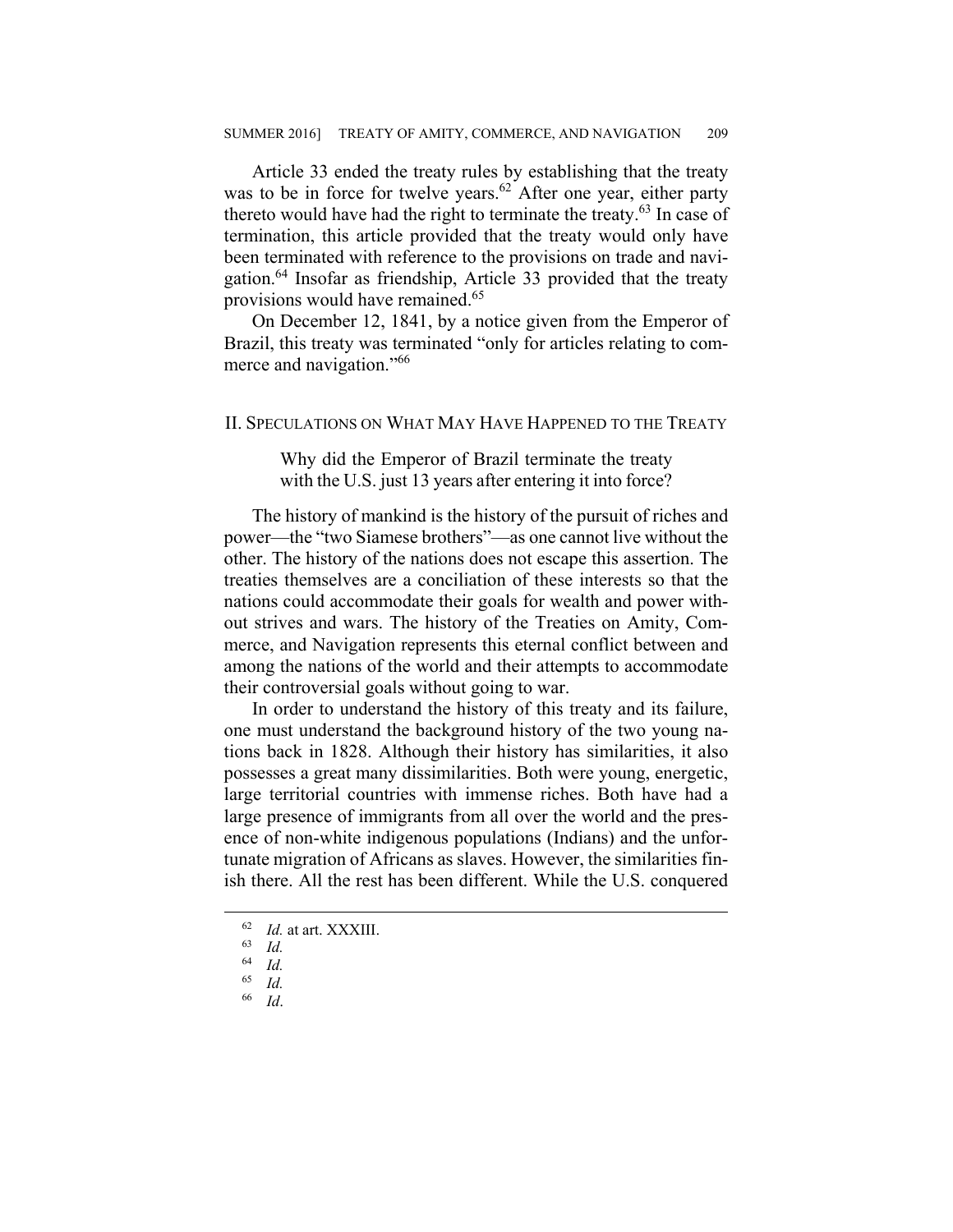its independence in 1776 after long years of bloody war waged against Great Britain, its colonial power Brazil basically "earned" its independence most peacefully. $67$  Its independence was the outcome of an accord between son (Pedro I of Brazil) and father (King John VI of Portugal), which resulted in the declaration of Brazilian independence in 1822.<sup>68</sup> There was no war, conflict, or animosity between the colonial power and the colonists in Brazil.<sup>69</sup> Thus, a smooth transition from an Imperial Portuguese nation to a new and independent Imperial Brazilian nation occurred.<sup>70</sup> It seems that there was conciliation, such as "you become independent but keep the same imperial nature of government as us."<sup>71</sup> It was almost like a father-son arrangement, an amicable arrangement that has lasted for many years.

In the U.S. from the very beginning of its history, there was abhorrence against monarchical forms of government as Great Britain in the American perception exuded the manifestations of intolerance, naked power, and an anti-democratic form of government vis a vis its own people.72 The "founding fathers" knew exactly what America went through in the hands of the British crown. Americans always abhorred the elite form of British government and the ways British society was formed. Illuminated by the works of French Enlightenment philosophers such as Descartes, Rousseau, Voltaire, Diderot, and D'Allembert, America built its own philosophical foundation; namely based on the philosophical works of the French philosopher Baron de Montesquieu, who first conceived the separation of the three powers as the democratic form of government; America

 <sup>67</sup> *American colonies declare independence*, THE HISTORY CHANNEL: THIS DAY IN HISTORY (Jul. 4, 2015), http://www.history.com/this-day-in-history/american-colonies-declare-independence [hereinafter *American Colonies*]; *History of Brazil: The accident of independence: 1807-1825*, HISTORY WORLD, http://www.historyworld.net/wrldhis/PlainTextHistories.asp?groupid=888&HistoryID=aa88&gtrack=pthc (last visited May 20, 2016).<br><sup>68</sup> *History of Brazil*, *supra* note 67.<br><sup>69</sup> *Id.* 

<sup>70</sup> *Id*. 71 CLODOMIR VIANNA MOOG, BANDEIRANTES AND PIONEERS 93 (George Braziller et al., 1964). 72 *See generally American Colonies*, supra note 67.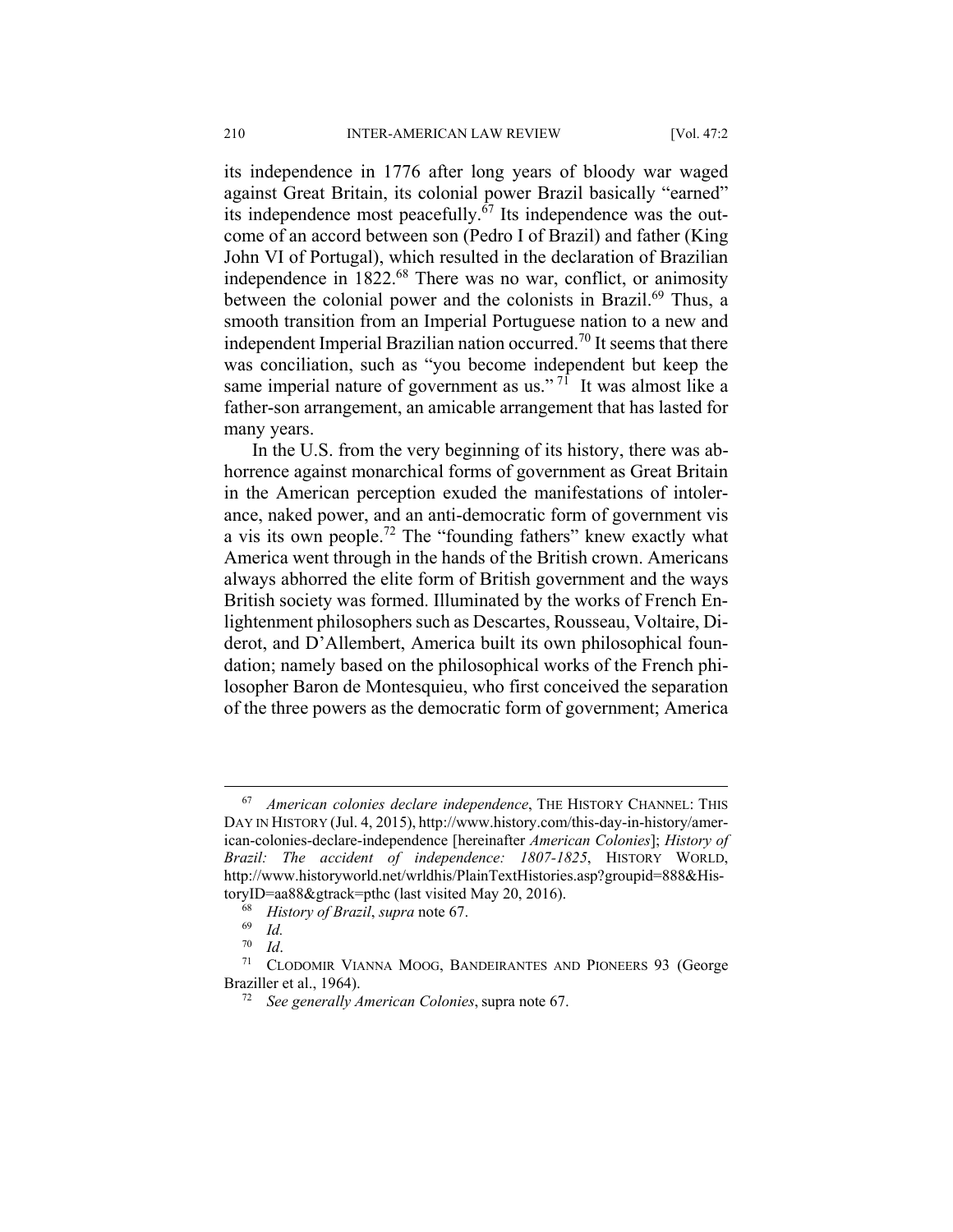was born as the United States of America.<sup>73</sup> These were the pinnacles of the American form of government and the foundation of the new great nation.74

Therefore it would only be natural that the early governments of the United States would look at the Brazilian Imperial government with suspicion.<sup>75</sup> In fact it was the only country in the entire American hemisphere that had, at the time, a non-Republican form of government. Several others countries throughout Latin America were also Republics, like the U.S., and Brazil was the only exception in the entire American hemisphere.

In fact, this suspicion had manifested several times throughout the first and second quarters of the nineteenth century in attempts, directly or indirectly geared by the U.S., to topple the Brazilian imperial regime.76 Unfortunately the traditional history books on the relations between the two countries have been very timid in reflecting this reality.77 But, there are abundant reliable accounts from the Brazilian historians to indicate this unfortunate trend:

> Throughout history, Brazilians in general have always had a rather negative perception of the United States. In 1817, while Brazil was still a "United Kingdom to Portugal" ("Reino Unido a Portugal"), there was an insurrection sponsored by American traders aimed at implanting a Republic in the prov-

 <sup>73</sup> Brenda Erickson, *Separation of Powers – An Overview*, NATIONAL CONFERENCE OF STATE LEGISLATURES, http://www.ncsl.org/research/aboutstate-legislatures/separation-of-powers-an-overview.aspx (last visited Mar. 17, 2016).<br><sup>74</sup> *Id.* 75 JOSEPH SMITH, BRAZIL AND THE UNITED STATES: CONVERGENCE AND

DIVERGENCE 12 (Lester Langley et al., 2010). 76 *Contra id.* at 1. 77 *Id*.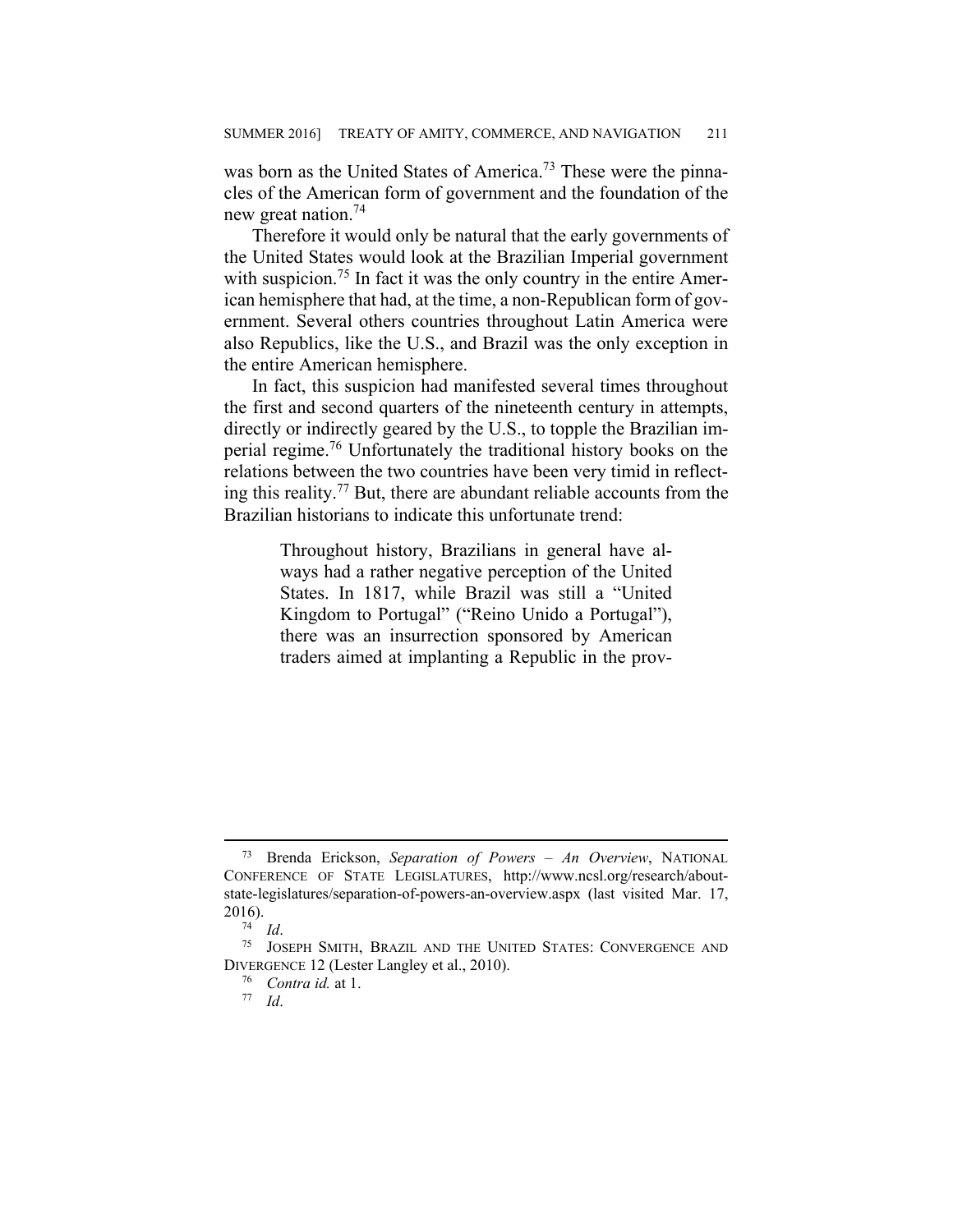ince of Pernambuco, that is, to introduce the Washington plan in Brazil.<sup>78</sup> Further, there was not an intention without foundation and plausibility; the insurrection had connections with the U.S.<sup>79</sup>

On a different historical account, the author established the historical ambience through which Peter I had lived, which only aggravated the situation of mistrust between the two countries after his son Peter II succeeded him:

> The relations between the United States and the Empire of Brazil were established in a climate of mistrust and suspicion; the reasons resided in the differences of regimes and the structures of the two societies. The U.S. considered the monarchical system of Brazil as an "anomaly" in accordance with the evaluation of Secretary of State Henry Clay. Brazil perceived the U.S. as a focus of subversion. The Emperor Peter I ordered the hanging of an American sailor, James H. Rodgers who participated in the 1824 revolt in Pernambuco . . . The influence which the United States exerted was ideological by publicizing its Republican form of government.<sup>80</sup>

The historical evidence then finally comes about:

At the end of 1842 and the beginning of 1843, the United States put pressures on Brazil to renew the Trade Treaty of 1828 which was about to expire. Once again the Americans claimed compensation for the capture of the vessels that attempted to flee the Pernambuco's blockade (1824) and the Rio de La Plata (1826-28). President John Tyler (1841-1845) in his message, actually made threats  $\dots$ .<sup>81</sup>

 <sup>78</sup> Luiz Alberto Moniz Bandeira, *Os Estados Unidos, na percepção do Brasil*, ORIENTE MÍDIA (Dec. 20, 2014), http://www.orientemidia.org/os-estados-unidosna-percepcao-do-brasil/.<br> $\frac{79}{10}$  Id.

<sup>79</sup> *Id*. 80 *Id*. 81 *Id*.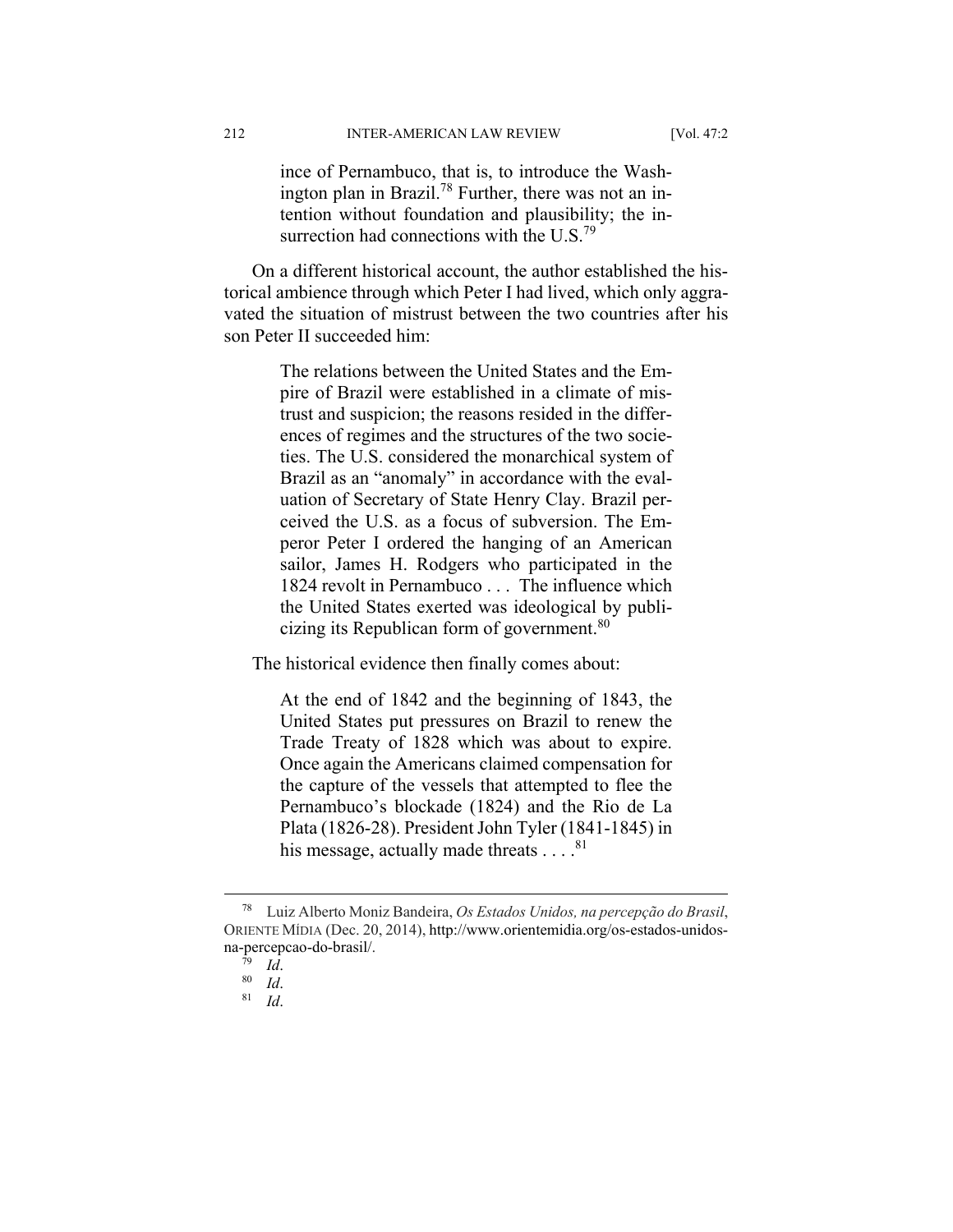In summation, it becomes very evident that the reasons why Emperor Peter II did not want to renew the Treaty with the U.S. had to do with the Emperor's fears that the U.S. was plotting against its own monarchical regime.82 Of course, that was not in his best interest.

#### III. CONSEQUENCES OF THE ABSENCE OF A TREATY ON FRIENDSHIP, TRADE AND NAVIGATION BETWEEN BRAZIL AND THE U.S.

The republican form of government came late to Brazil on November 15, 1889.<sup>83</sup> It was the product of many factors working together. First, there was enormous discontentment within the military with the Imperial government about interference in military affairs.84 Equally, the Church was unhappy with the Emperor's interference with religious matters for the same reasons.<sup>85</sup> From an economic point of view, the situation was not very good; the Imperial coffers were low and heavily indebted to Great Britain for the financing of the Brazilian war against Paraguay.<sup>86</sup> From a sociological point of view, both the middle and rural classes were unsatisfied with the Emperor for different reasons. The middle class was unsatisfied because of its degrading economic situation and progressive political influence, namely from Europe.<sup>87</sup> The propertied rural class was unhappy with the Emperor for the abolition of slavery in 1888, a real blow to the farmers' economy.88 Finally the influence of a strong new philosophical movement in Europe ("Positivism") and

<sup>&</sup>lt;sup>82</sup> SMITH, *supra* note 75 at 2, 12.<br><sup>83</sup> Rebecca Duran, *History of Brazil Republic*, THE BRAZIL BUSINESS (Feb. 13, 2014), http://thebrazilbusiness.com/article/history-of-brazil-republic. 84 *Brazil: A Country Study* (Rex A. Hudson, ed., 1997), *available at* 

http://countrystudies.us/brazil/13.htm. 85 *Id*; COLIN M. MACLACHLAN, A HISTORY OF MODERN BRAZIL: THE PAST

AGAINST THE FUTURE (LATIN AMERICAN SILHOUETTES), 33-34 (2003). 86 Leslie Bethell, *The Paraguayan War (1864-1870),* 6, 9 (1996), *available* 

*at* http://sas-space.sas.ac.uk/3585/1/B28\_-\_The\_Paraguayan\_War\_(1864- 1870).pdf ("The financial cost of the war put a great strain on Brazil's public finances.").<br><sup>87</sup> *Brazil: A Country Study, supra* note 84.<br><sup>88</sup> *Id*.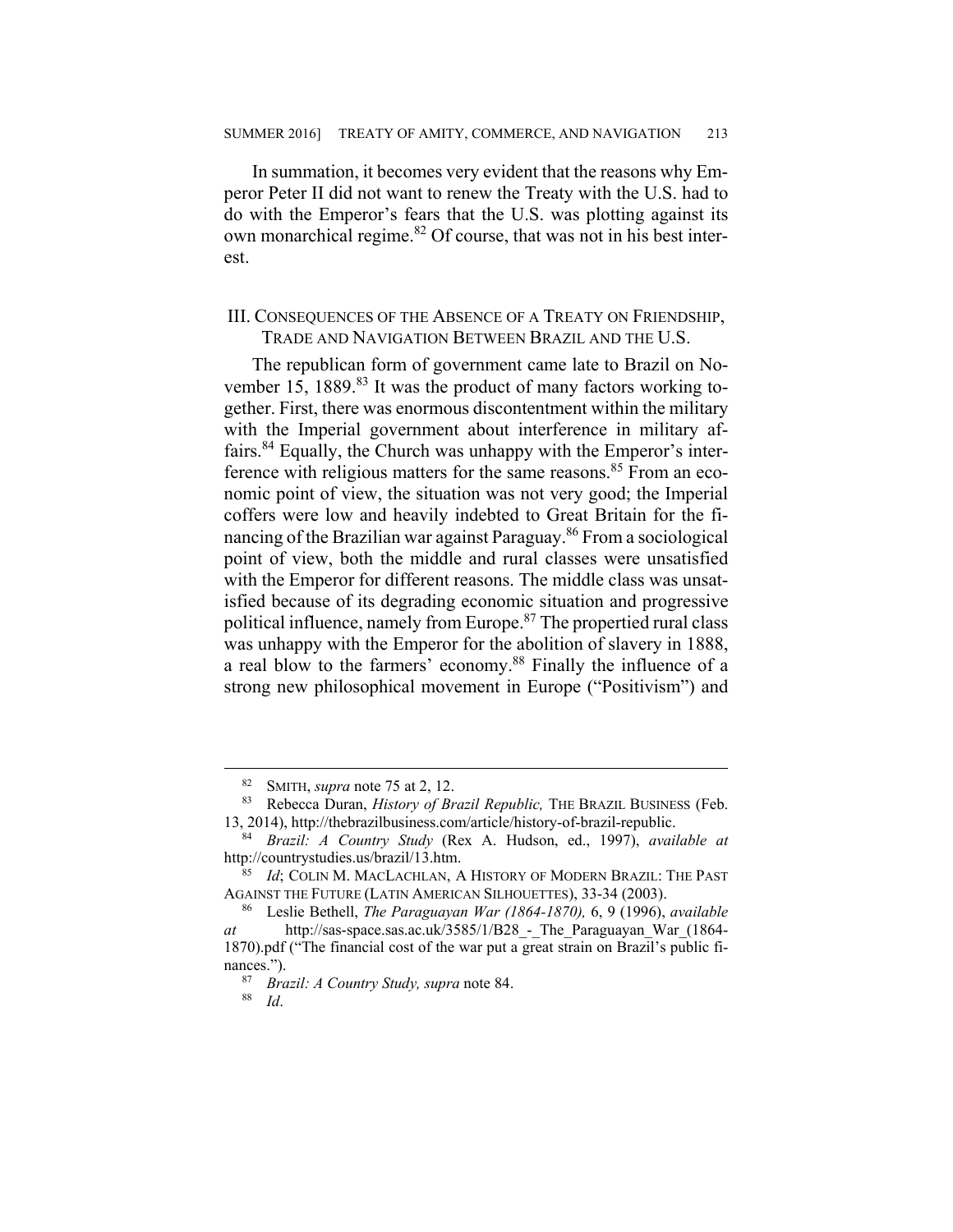the works of the Masonry in Brazil all contributed to the demise of the Empire in Brazil.89

The republican form of government has been in Brazil for the last 126 years.<sup>90</sup> However, it is surprising that throughout these years, Brazil and the U.S. have never had a new Treaty on Friendship, Trade, and Navigation.<sup>91</sup> The non-existence of the Treaty can be attributed to a variety of causes.<sup>92</sup>

First, Brazil and the U.S. grew at very different paces and directions during these years.<sup>93</sup> While the U.S. grew into an industrial powerhouse in the twentieth century and eventually became the world leader, Brazil lagged behind by insisting on a colonial mode of economy based on a single commodity (coffee) to obtain its hard currency reserves.<sup>94</sup> Thereafter, commodities, such as sugar, rubber, and other agricultural products were added (especially during World War II ("WW II")).<sup>95</sup> Industrialization began with the installation of Brazil's largest steel mill called "Volta Redonda" which was ironically financed by the U.S. as a quid pro quo for Brazil's siding with the U.S. in WW  $II.^{96}$ 

It is very difficult to compile a list of economic privileges derived from a treaty providing for a free flow of goods, tax exemptions, and economic capitalist models between economies of such different degrees of development.<sup>97</sup> Otherwise, the weaker economic party likely reaps fewer benefits than the stronger economic

<sup>&</sup>lt;sup>89</sup> SMITH, *supra* note 75 at 34.<br><sup>90</sup> Duran, *supra* note 83.<br><sup>91</sup> BRAZIL IN FOCUS: ECONOMIC, POLITICAL AND SOCIAL ISSUES, 116 (Jorge T. Almeida ed., Nova Science Publishers, Inc., 2008).<br><sup>92</sup> *Id.* 93 WERNER BAER, THE BRAZILIAN ECONOMY: GROWTH AND DEVELOPMENT

<sup>47 (5</sup>th ed. 2001). 94 *Brazil The Coffee Economy, 1840-1930*, http://www.country-

data.com/cgi-bin/query/r-1732.html (last visited Mar. 4, 2016).<br><sup>95</sup> BRAZIL TODAY: AN ENCYCLOPEDIA OF LIFE IN THE REPUBLIC VOLUME 1

A-L 238 (John J. Crocitti & Monique M. Vallance eds., 2012). 96 *Id*. at 263.

<sup>97</sup> *Manual for the Negotiation of Bilateral Tax Treaties Between Developed and Developing Countries*, UNITED NATIONS DEP'T OF ECONOMIC AND SOCIAL AFFAIRS 1, 4 (2003), *available at* http://www.un.org/esa/ffd/wp-content/uploads/2014/09/UNPAN008579.pdf.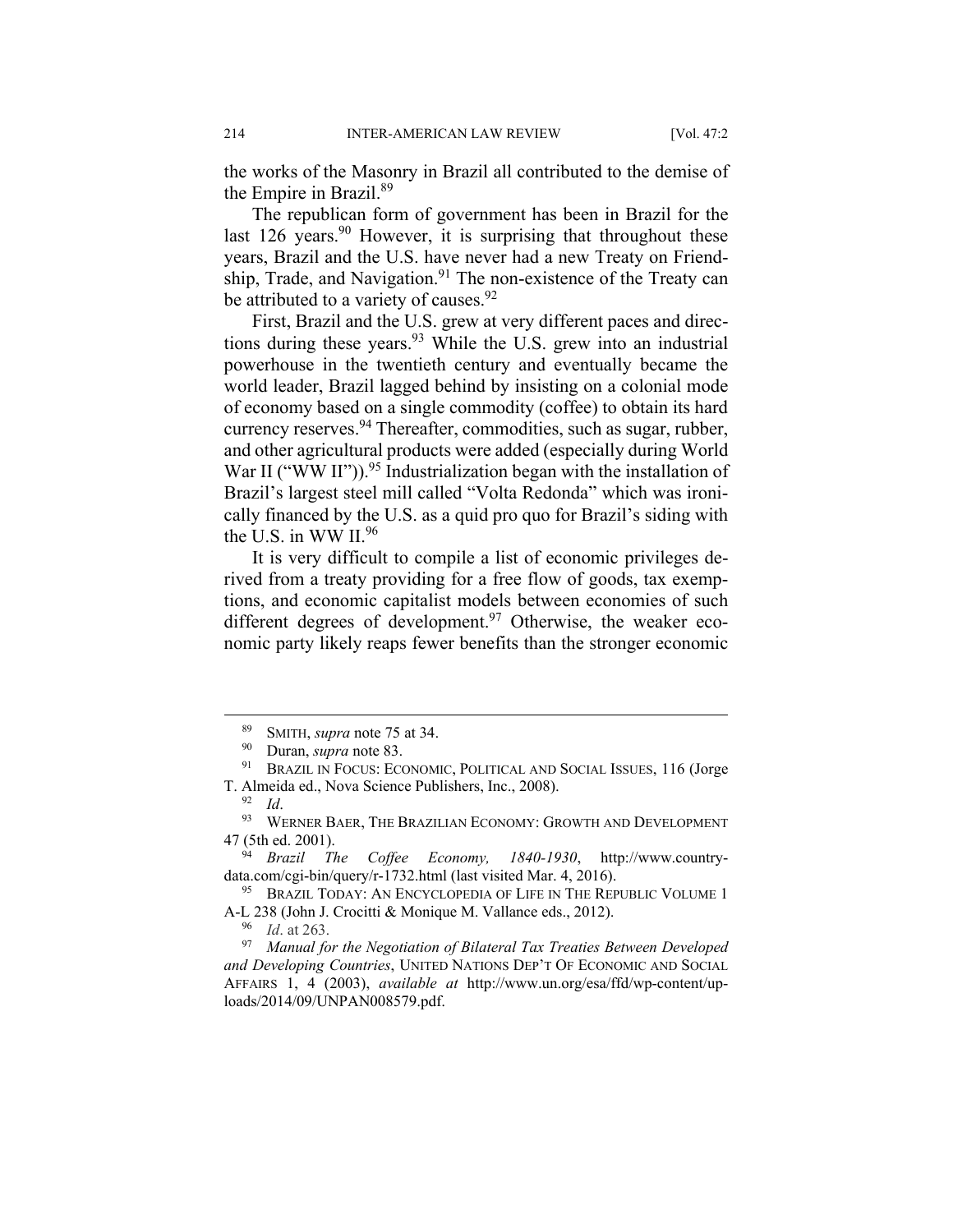party.98 This has been the Brazilian perception. Once again, the Brazilian perception that the U.S. has been the "Giant of the North" ready to engulf the whole country of Brazil has persisted throughout the Brazilian republican history $99$ 

However, particularly during the military governments in Brazil from 1964 to 24 years later, the U.S. and Brazil enjoyed much better relations.100 During the Kennedy era, many great projects were instituted, such as the Peace Corps.<sup>101</sup> American private investments soared during these years, and the U.S. has become the largest foreign investor in Brazil to this date.<sup>102</sup>

And yet, during these golden years of opportunity to work out a treaty, which could have bridged the gap between the economies of the two giants, the United States took no such initiative.<sup>103</sup> In 2000, President Bush attempted to bring about a new hemispheric trade concept called "ALCA," but once again met Brazilian resistance:

> The idea was that, no matter what government might have been, Brazil would have to cooperate with the United States and it would have to accept ALCA as Washington conceived. Without Brazil, the largest economy in South America, ALCA would be irrelevant to the United States. Brazil has the most diversified economic structure in comparison to all other South American countries: its industrial structure is more integrated and competitive which is reflected in the quotas of its manufactured products, in its GNP and the export of its manufactures (more than 50% of total exports) exceeding now the export of commodities. The establishment of ALCA, if Brazil participated in it would affect the export of its industrial goods to other countries in South America. For no

<sup>98</sup> *Id*. 99 SMITH, *supra* note 75, at 1. 100 *Brazil*: *A Country Study*, *supra* note 84. 101 *Peace Corps*, JOHN F. KENNEDY PRESIDENTIAL LIBRARY AND MUSEUM, http://www.jfklibrary.org/JFK/JFK-in-History/Peace-Corps.aspx (last visited Mar. 4, 2016).<br><sup>102</sup> JAY PROSSER, LIGHT IN THE DARK ROOM: PHOTOGRAPHY AND LOSS, 103-

<sup>04 (2004). 103</sup> BRAZIL IN FOCUS, *supra* note 91, at 116.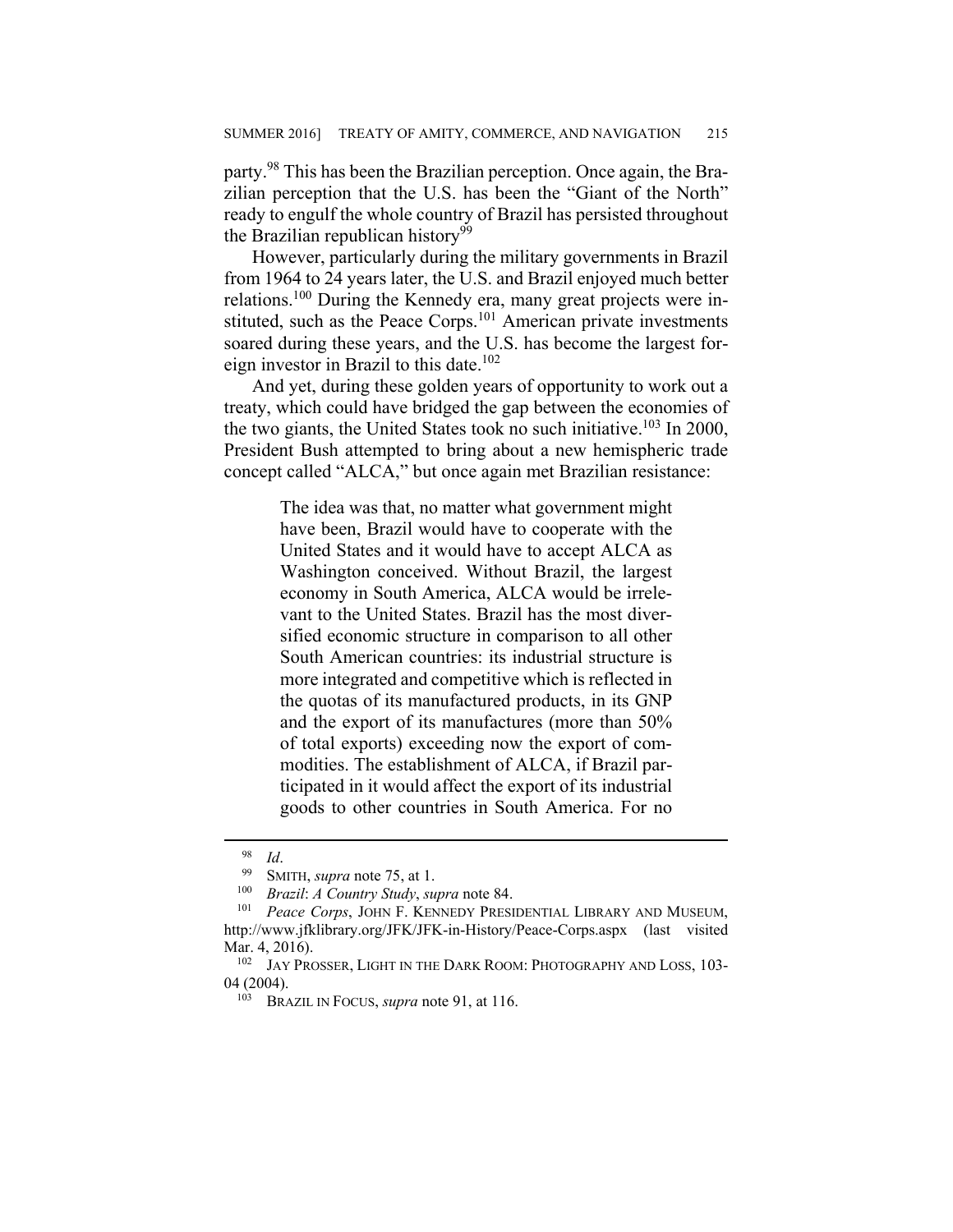other reason, in 2002, Luiz Inácio Lula da Silva, leader of the Labor Party ("Partido dos Trabalhadores"), a center leftist party, who was leading the polls in October, 2002 stated: 'ALCA is not in fact a pact of free trade but a means to annex Latin America to the United States.' That was the public opinion in Brazil clearly manifested.<sup>104</sup>

The succeeding governments in the last twelve years under the Labor Party's rule only aggravated the tensions between the U.S. and Brazil.<sup>105</sup> Brazil has clearly distanced itself from the U.S. by adopting clear enthusiastic support towards the socialist and communist governments in Latin America.<sup>106</sup> There has been an overt endorsement of the communist regime in Cuba and the increasingly socialist regimes in Venezuela and Bolivia.<sup>107</sup>

Brazil has been paying a high price for all of its support to these countries, especially to Venezuela and Bolivia. Paradoxically, both countries, which the Brazilian Labor Party has supported, have done nothing short of taking hostile actions against Brazil and its companies. Accordingly, Evo Morales, president of Bolivia, ordered the confiscation of Petrobras' facilities upon a military siege on its premises.108 Likewise, the Venezuelan government abandoned its financial support of another Petrobrás refinery in Pernambuco (a state in northeast Brazil); this lack of support caused the complete

<sup>&</sup>lt;sup>104</sup> Bandeira, *supra* note 78.<br><sup>105</sup> MONICA HIRST, THE UNITED STATES AND BRAZIL: A LONG ROAD OF UNMET EXPECTATIONS (CONTEMPORARY INTER-AMERICAN RELATIONS) 38 (2004). 106 Rebecca Duran, *Communism in Brazil,* COMMUNISM IN BRAZIL – THE

BRAZIL BUSINESS, http://thebrazilbusiness.com/article/communism-in-brazil (last visited Mar. 4, 2016).

<sup>107</sup> Joshua Partlow, *Castro Insists Cuba Won't Abandon Communism Despite Deal with the U.S.,* WASHINGTON POST (Dec. 20, 2014), https://www.washingtonpost.com/world/the\_americas/obamas-new-cuba-policy-could-transformwashingtons-ties-with-latin-america/2014/12/20/8e6ee050-2180-409a-a15bbc8806cc045d\_story.html. 108 *Bolívia confisca bens da Petrobrás, assusta Lula e depois congeal decisão,*

INSTITUTO HUMANITAS UNISINOS (Sept. 15, 2006), http://www.ihu.unisinos.br/noticias/51-bolivia-confisca-bens-da-petrobras-assusta-lula-e-depoiscongela-decisao.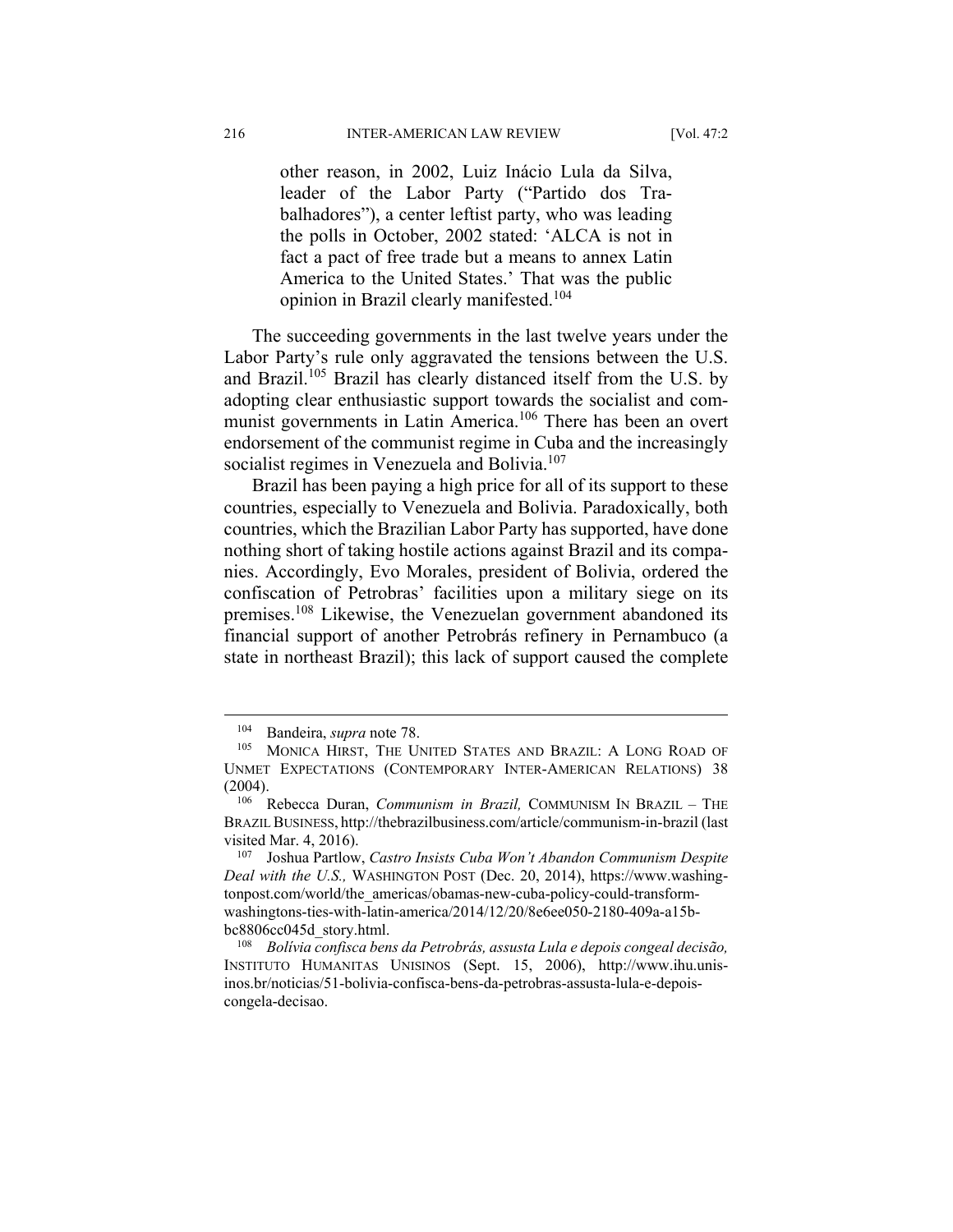interruption of works and final abandonment of the project, and ultimately resulted in immense losses for the Brazilian oil company.<sup>109</sup>

This is all part of a political scheme jointly conceived by the Labor Party and Itamaraty, the Brazilian Ministry of Foreign Affairs, which decided to opt for a presumably more "independent" position vis-à-vis the U.S. in relation to other nations throughout Latin America. However, this contradicts the well-established policy of the Brazilian foreign affairs office which is to remain neutral regarding interactions with other Latin American countries in order to avoid being viewed as anti-American.<sup>110</sup>

#### IV. CONCLUSION

Traditionally the U.S. has been the largest direct foreign investor in Brazil by far, accumulating an accumulated stock of about US \$34 billion from 1986 through 1995.<sup>111</sup> Throughout Brazil's history of foreign investments, the U.S. has been Brazil's top foreign investor, contributing an accumulated stock of investments amounting to 18% of Brazil's total foreign investments, while Spain is in second place at 15%.112 The U.S. investments encompass almost every area of the Brazilian economy including manufacturing of machinery, automobiles, train parts and components, pharmaceutical products, chemicals, fertilizers, computer hardware and software, farming, and services.<sup>113</sup>

<sup>109</sup> Fábio Fabrini, Andreza Matais & Lisandra Paraguassu, *Petrobás abriu mão de cobrar 'calote' da Venezuela em obras de refinaria*, ESTADÃO (Mar. 24, 2014),

http://politica.estadao.com.br/noticias/eleicoes,petrobras-abriu-mao-de-cobrarcalote-da-venezuela-em-obras-de-refinaria-imp-,1144316. 110 Luiz Alberto Moniz Bandeira, *Los Estados Unidos en la percepción de* 

*Brasil*, LA ONDA DIGITAL http://www.laondadigital.uy/archivos/4262 (last visited May 15, 2016). 111 *Investimentos e reinvestimentos estrangeiros no Brasil*, BANCO CENTRAL

DO BRASIL, http://www.bcb.gov.br/rex/IED/Port/Pa%C3%ADsDaEmpresa-Ano/Htms/estados-unidos.asp (last visited May 16, 2016). 112 *Department of State: 2014 Investment Climate Statement,* U.S. DEP'T OF

STATE, http://www.state.gov/documents/organization/227130.pdf (last visited May 16, 2016).<br><sup>113</sup> Brazil-US Investments Map: Enhancing the Bilateral Economic Partner-

*ship*, APEXBRASIL (2015), http://arq.apexbrasil.com.br/portal/Brazil-US-InvestmentsMap.pdf.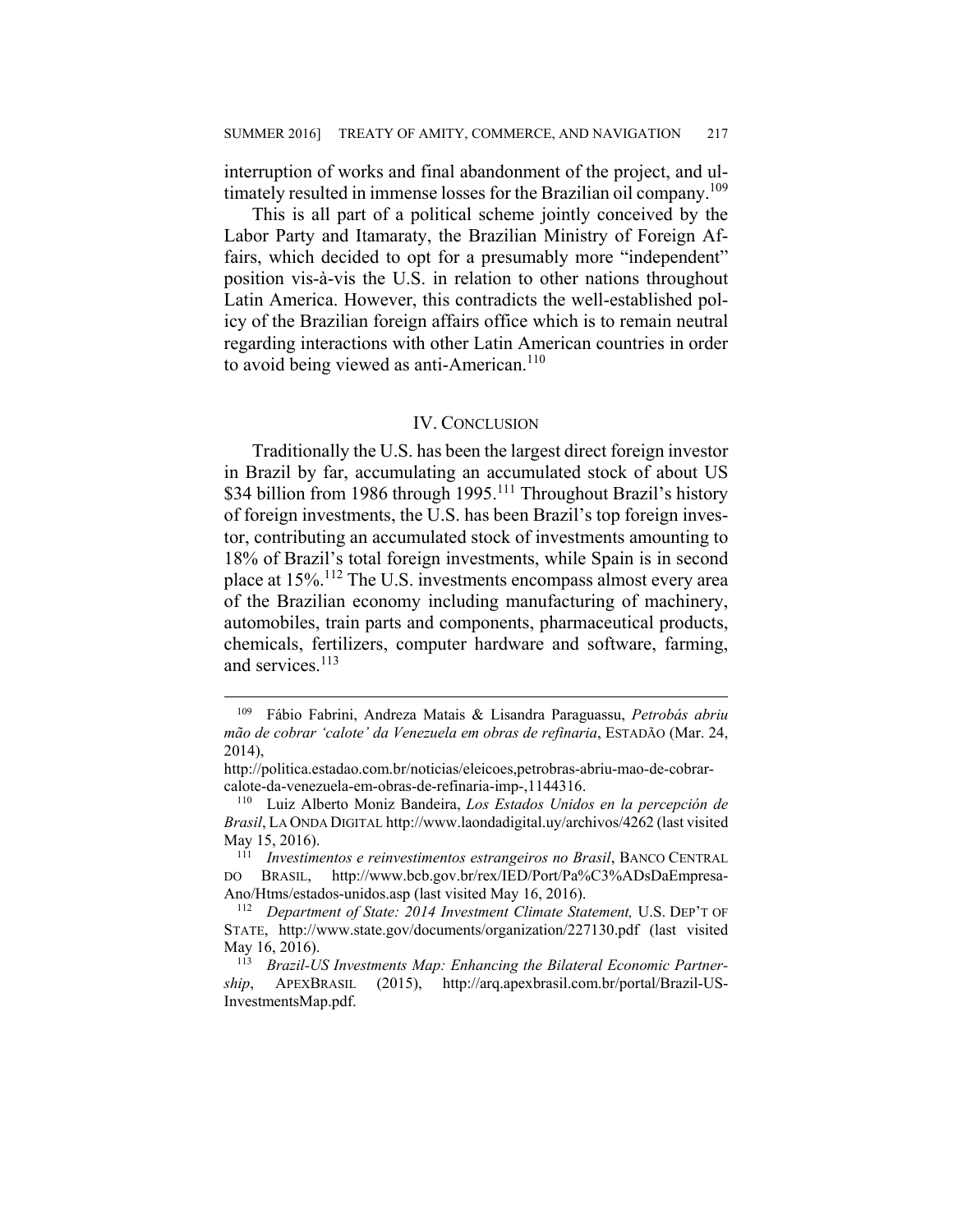The U.S. is also Brazil's major trading partner: the table below shows impressive data of the U.S. exports and imports to and from Brazil within the last 13 years:<sup>114</sup>

| Ano/Mês | <b>EXPORTS</b> |          | <b>IMPORTS</b> |                |          | <b>Balance</b> |                  |                            |                            |
|---------|----------------|----------|----------------|----------------|----------|----------------|------------------|----------------------------|----------------------------|
|         | US\$ FOB (A)   | Var.%    | Part. %        | US\$ FOB (B)   | Var.%    | Part. %        | SALDO (A-B)      | <b>CORRENTE</b><br>$(A+B)$ | <b>COBERTUR</b><br>A (A/B) |
|         |                |          |                |                |          |                |                  |                            |                            |
| 2000    | 13,189,576,929 | 0.00     | 23.93          | 12,899,226,083 | 0.00     | 23.10          | 290,350,846      | 26,088,803,012             | 1.02                       |
| 2001    | 14,208,572,954 | 7.73     | 24.38          | 12,905,492,013 | 0.05     | 23.21          | 1,303,080,941    | 27,114,064,967             | 1.10                       |
| 2002    | 15,377,822,589 | 8.23     | 25.44          | 10,287,452,316 | $-20.29$ | 21.78          | 5,090,370,273    | 25,665,274,905             | 1.49                       |
| 2003    | 16,728,079,047 | 8.78     | 22.85          | 9,569,454,702  | $-6.98$  | 19.80          | 7,158,624,345    | 26,297,533,749             | 1.75                       |
| 2004    | 20,099,235,400 | 20.15    | 20.79          | 11,357,061,637 | 18.68    | 18.07          | 8,742,173,763    | 31,456,297,037             | 1.77                       |
| 2005    | 22,539,731,875 | 12.14    | 19.02          | 12,666,508,176 | 11.53    | 17.21          | 9,873,223,699    | 35,206,240,051             | 1.78                       |
| 2006    | 24,524,748,523 | 8.81     | 17.80          | 14,657,479,678 | 15.72    | 16.05          | 9,867,268,845    | 39,182,228,201             | 1.67                       |
| 2007    | 25,065,048,412 | 2.20     | 15.60          | 18,723,280,625 | 27.74    | 15.52          | 6,341,767,787    | 43,788,329,037             | 1.34                       |
| 2008    | 27,423,048,799 | 9.41     | 13.85          | 25,627,961,850 | 36.88    | 14.82          | 1,795,086,949    | 53,051,010,649             | 1.07                       |
| 2009    | 15,601,628,031 | $-43.11$ | 10.20          | 20,032,145,355 | $-21.83$ | 15.68          | -4,430,517,324   | 35,633,773,386             | 0.78                       |
| 2010    | 19,307,295,562 | 23.75    | 9.56           | 27,044,361,398 | 35.00    | 14.88          | $-7,737,065,836$ | 46,351,656,960             | 0.71                       |
| 2011    | 25,804,628,156 | 33.65    | 10.08          | 33,970,288,813 | 25.61    | 15.01          | $-8,165,660,657$ | 59,774,916,969             | 0.76                       |
| 2012    | 26,700,854,915 | 3.47     | 11.01          | 32,362,684,966 | $-4.73$  | 14.50          | $-5,661,830,051$ | 59,063,539,881             | 0.83                       |
| 2013    | 24,653,476,362 | $-7.67$  | 10.19          | 36,018,510,576 | 11.30    | 15.02          | 11,365,034,214   | 60,671,986,938             | 0.68                       |

<sup>114</sup> Evolução Comércio, EXTERIOR BRASILEIRO -1950 a 2007 (Janeiro/Setembro),

https://www.google.com/url?sa=t&rct=j&q=&esrc=s&source=web&cd=1&ved =0CB8QFjAAahUKEwjMtdKY4azIAhWDzIAKHUqrD8M&url=http%3A%2F %2Fwww.desenvolvimento.gov.br%2Farquivo%2Fsecex%2Fevocomextbrasil%2Fevolucaocebrasileiro.xls&usg=AFQjCNG2pz3yLlwFYOHWnVr5dC-JVW9sSg&sig2=SwgP7HYVeGfssmPivq9Csw&bvm=bv.104317490,d.eXY (last visited Mar. 4, 2016).